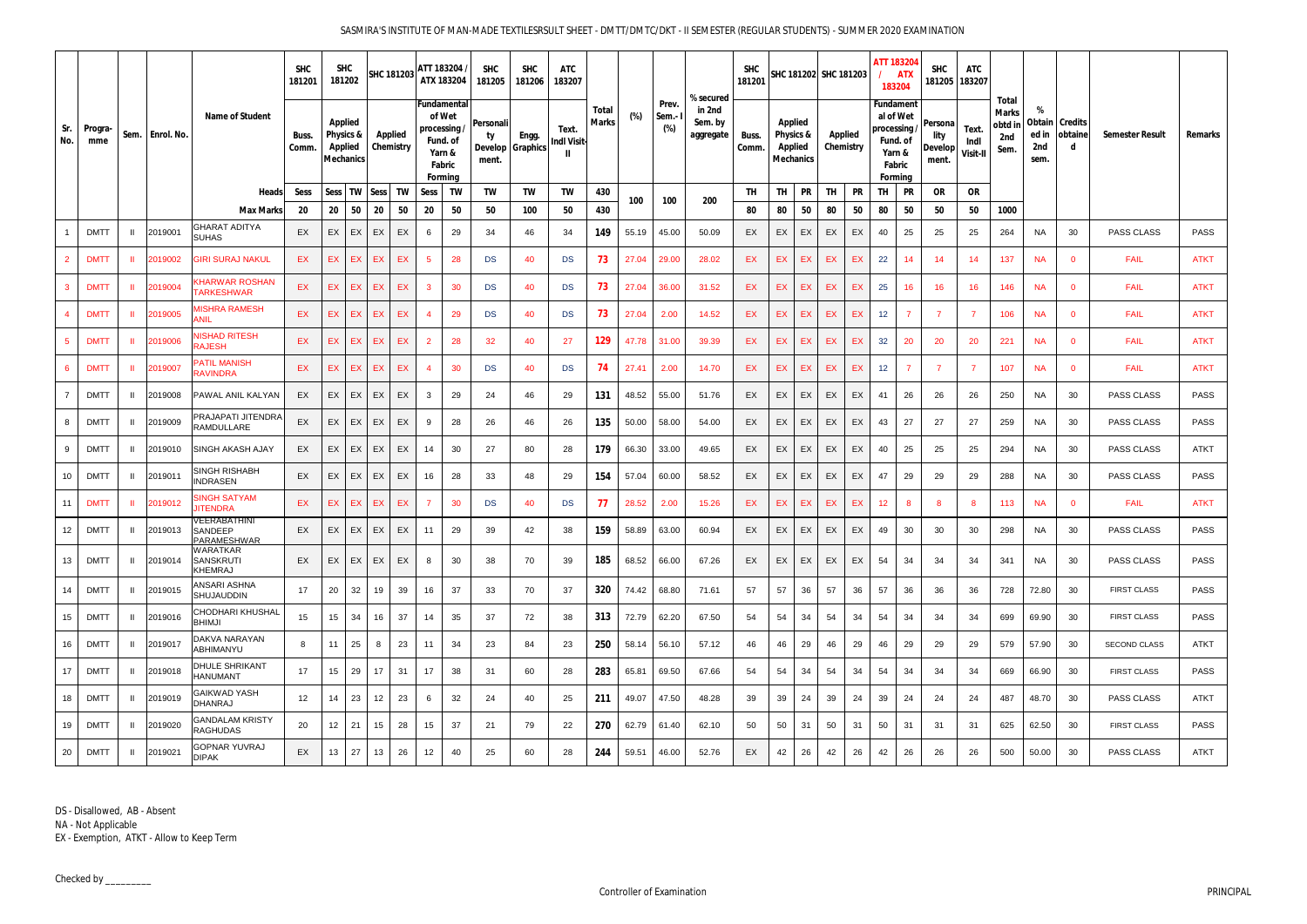|            |                |                   |                                                  | <b>SHC</b><br>181201 | <b>SHC</b><br>181202                                       |    | SHC 181203                  |    | ATT 183204  | ATX 183204                                                                    | <b>SHC</b><br>181205     | <b>SHC</b><br>181206      | <b>ATC</b><br>183207       |                       |       |                         |                                             | <b>SHC</b><br>181201 |    |                                                                              | SHC 181202 SHC 181203       |           |    | ATT 183204<br><b>ATX</b><br>183204                                                      | <b>SHC</b>                                 | <b>ATC</b><br>181205 183207 |                                                |                  |                                        |                                                     |             |
|------------|----------------|-------------------|--------------------------------------------------|----------------------|------------------------------------------------------------|----|-----------------------------|----|-------------|-------------------------------------------------------------------------------|--------------------------|---------------------------|----------------------------|-----------------------|-------|-------------------------|---------------------------------------------|----------------------|----|------------------------------------------------------------------------------|-----------------------------|-----------|----|-----------------------------------------------------------------------------------------|--------------------------------------------|-----------------------------|------------------------------------------------|------------------|----------------------------------------|-----------------------------------------------------|-------------|
| Sr.<br>No. | Progra-<br>mme | Sem.   Enrol. No. | <b>Name of Student</b>                           | Buss.<br>Comm.       | <b>Applied</b><br>Physics &<br><b>Applied</b><br>Mechanics |    | <b>Applied</b><br>Chemistry |    | of Wet      | Fundamental<br>، processing<br>Fund. of<br>Yarn &<br>Fabric<br><b>Forming</b> | Personali<br>ty<br>ment. | Engg.<br>Develop Graphics | Text.<br><b>Indl Visit</b> | <b>Total</b><br>Marks | (%)   | Prev.<br>Sem.<br>$(\%)$ | % secured<br>in 2nd<br>Sem. by<br>aggregate | Buss.<br>Comm.       |    | <b>Applied</b><br><b>Physics &amp;</b><br><b>Applied</b><br><b>Mechanics</b> | <b>Applied</b><br>Chemistry |           |    | <b>Fundament</b><br>al of Wet<br>processing.<br>Fund. of<br>Yarn &<br>Fabric<br>Forming | Persona<br>lity<br><b>Develop</b><br>ment. | Text<br>Indi<br>Visit-II    | Total<br><b>Marks</b><br>obtd i<br>2nd<br>Sem. | %<br>2nd<br>sem. | Obtain   Credits<br>ed in obtaine<br>d | <b>Semester Result</b>                              | Remarks     |
|            |                |                   | <b>Heads</b>                                     | Sess                 | <b>Sess</b>                                                |    | <b>TW Sess</b>              | TW | <b>Sess</b> | <b>TW</b>                                                                     | TW                       | TW                        | TW                         | 430                   | 100   | 100                     | 200                                         | TH                   | TH | <b>PR</b>                                                                    | TH                          | <b>PR</b> | TH | <b>PR</b>                                                                               | <b>OR</b>                                  | <b>OR</b>                   |                                                |                  |                                        |                                                     |             |
|            |                |                   | <b>Max Marks</b>                                 | 20                   | 20                                                         | 50 | 20                          | 50 | -20         | 50                                                                            | 50                       | 100                       | 50                         | 430                   |       |                         |                                             | 80                   | 80 | 50                                                                           | 80                          | 50        | 80 | 50                                                                                      | 50                                         | 50                          | 1000                                           |                  |                                        |                                                     |             |
| 21         | DMTT           | 2019022           | <b>GURAV RUTVIK</b><br><b>EKNATH</b>             | 14                   | 10 <sup>°</sup>                                            | 22 | 14                          | 24 | 8           | 28                                                                            | 23                       | 40                        | 22                         | 205                   | 47.67 | 47.50                   | 47.59                                       | 38                   | 38 | 24                                                                           | -38                         | 24        | 38 | 24                                                                                      | 24                                         | 24                          | 477                                            | 47.70            | 30                                     | PASS CLASS                                          | ATKT        |
| 22         | <b>DMT</b>     | 2019023           | <b>HAMBIRE</b><br>PURVADNYA BIPIN                | 12                   | 16                                                         | 23 | 11                          | 21 | 10          | 30                                                                            | 22                       | 40                        | 21                         | 206                   | 47.91 | 48.40                   | 48.15                                       | 39                   | 39 | 24                                                                           | -39                         | 24        | 39 | 24                                                                                      | 24                                         | 24                          | 482                                            | 48.20            | 30                                     | <b>PASS CLASS</b>                                   | <b>ATKT</b> |
| 23         | <b>DMT</b>     | 2019024           | <b>JONDHALEKAR</b><br><b>AVANTIKA VINOD</b>      | 15                   | 16                                                         | 37 | 12 <sup>2</sup>             | 37 | 9           | 34                                                                            | 39                       | 46                        | 38                         | 283                   | 65.81 | 61.20                   | 63.51                                       | 51                   | 51 | 32                                                                           | -51                         | 32        | 51 | 32                                                                                      | 32                                         | 32                          | 647                                            | 64.70            | 30                                     | <b>FIRST CLASS</b>                                  | <b>PASS</b> |
| 24         | <b>DMT</b>     | 2019025           | KADAM RITIKA<br>RAHUL                            | 16                   | 14                                                         | 25 | $12 \overline{ }$           | 21 | 5           | 32                                                                            | 21                       | 40                        | 21                         | 207                   | 48.14 | 46.60                   | 47.37                                       | 38                   | 38 | 24                                                                           | 38                          | 24        | 38 | 24                                                                                      | 24                                         | 24                          | 479                                            | 47.90            | 30                                     | <b>PASS CLASS</b>                                   | <b>ATKT</b> |
| 25         | <b>DMT</b>     | 2019026           | KAMBLE POOJA<br>SANJAY                           | 16                   | 19                                                         | 38 | 19                          | 40 | 12          | 32                                                                            | 35                       | 82                        | 39                         | 332                   | 77.21 | 49.20                   | 63.20                                       | 51                   | 51 | 32                                                                           | 51                          | 32        | 51 | 32                                                                                      | 32                                         | 32                          | 696                                            | 69.60            | 30                                     | <b>FIRST CLASS</b>                                  | ATKT        |
| 26         | <b>DMTT</b>    | 2019027           | KHAN MOHD AMAAN<br><b>TAYYAB ALI</b>             | 14                   | 12 <sup>12</sup>                                           | 21 | 11                          | 26 | 8           | 34                                                                            | 21                       | 40                        | -21                        | 208                   | 48.37 | 39.40                   | 43.89                                       | 35                   | 35 | 22                                                                           | 35                          | 22        | 35 | 22                                                                                      | 22                                         | 22                          | 458                                            | 45.80            | 30                                     | <b>PASS CLASS</b>                                   | <b>ATKT</b> |
| 27         | <b>DMT</b>     | 2019028           | KHANDEKAR ARPITA<br><b>GIRDHAR</b>               | 12 <sup>°</sup>      | 13                                                         | 39 | $12 \overline{ }$           | 39 | 13          | 36                                                                            | -37                      | 50                        | 36                         | 287                   | 66.74 | 56.20                   | 61.47                                       | 49                   | 49 | 31                                                                           | 49                          | 31        | 49 | -31                                                                                     | 31                                         | -31                         | 638                                            | 63.80            | 30                                     | <b>FIRST CLASS</b>                                  | <b>PASS</b> |
| 28         | <b>DMTT</b>    | 2019031           | KONDVILKAR<br>PRAFULL NATHURAM                   | EX                   | EX                                                         | EX | EX                          | EX | 8           | 34                                                                            | 22                       | 40                        | -31                        | 135                   | 50.00 | 50.00                   | 50.00                                       | EX                   | EX | EX                                                                           | EX                          | EX        | 40 | 25                                                                                      | 25                                         | 25                          | 250                                            | NA.              | 30                                     | <b>PASS CLASS</b>                                   | <b>PASS</b> |
| 29         | DMTT           | 2019032           | <b>MALI AVADHOOT</b><br>ARVIND                   | 12                   | 12 <sup>2</sup>                                            | 22 | 11                          | 28 | 10          | 34                                                                            | 25                       | 40                        | 24                         | 218                   | 50.70 | 47.60                   | 49.15                                       | 39                   | 39 | 25                                                                           | 39                          | 25        | 39 | 25                                                                                      | 25                                         | 25                          | 499                                            | 49.90            | 30                                     | PASS CLASS                                          | <b>ATKT</b> |
| 30         | <b>DMTT</b>    | 2019033           | <b>MEHTA PRIYANSH</b><br>AMIT                    | 19                   | 20                                                         | 40 | 20                          | 41 | 18          | 35                                                                            | 40                       | 75                        | -41                        | 349                   | 81.16 | 72.30                   | 76.73                                       | 61                   | 61 | 38                                                                           | -61                         | 38        | 61 | 38                                                                                      | 38                                         | 38                          | 783                                            | 78.30            | 30                                     | FIRST CLASS WITH<br><b>DISTINCTION</b>              | PASS        |
| 31         | <b>DMT1</b>    | 2019034           | MERCHANT KHALID<br>HABIBUR REHMAN                | 14                   | 20                                                         | 39 | 20                          | 42 | 16          | 42                                                                            | 40                       | 90                        | 40                         | 363                   | 84.42 | 75.60                   | 80.01                                       | 64                   | 64 | 40                                                                           | 64                          | 40        | 64 | 40                                                                                      | 40                                         | 40                          | 819                                            | 81.90            | 30                                     | <b>FIRST CLASS WITH</b><br><b>DISTINCTION</b>       | PASS        |
| 32         | <b>DMTT</b>    | 2019035           | VIERCHANT<br>MOHAMMED TAQUE<br>I ATIFI IR RAHMAN | 16                   | 20                                                         | 41 | 20                          | 41 | 14          | 42                                                                            | 41                       | 90                        | 40                         | 365                   | 84.88 | 77.20                   | 81.04                                       | 65                   | 65 | 41                                                                           | 65                          | 41        | 65 | 41                                                                                      | 41                                         | 41                          | 830                                            | 83.00            | 30                                     | FIRST CLASS SECOND<br><b>WITH DISTINCTION</b>       | PASS        |
| 33         | <b>DMTT</b>    | 2019036           | <b>MHATRE OMKAR</b><br>KRUSHNA                   | 17                   | 16                                                         | 42 | 13                          | 41 | 10          | 38                                                                            | 42                       | 81                        | 42                         | 342                   | 79.53 | 63.30                   | 71.42                                       | 57                   | 57 | 36                                                                           | 57                          | 36        | 57 | 36                                                                                      | 36                                         | 36                          | 750                                            | 75.00            | 30                                     | <b>FIRST CLASS WITH</b><br><b>DISTINCTION</b>       | <b>PASS</b> |
| 34         | <b>DMTT</b>    | 2019038           | PANDEY VINAYAK                                   | 14                   | 19                                                         | 28 | - 7                         | 29 | 11          | 32                                                                            | 28                       | 60                        | 28                         | 256                   | 59.53 | 50.50                   | 55.02                                       | 44                   | 44 | 28                                                                           | 44                          | 28        | 44 | 28                                                                                      | 28                                         | 28                          | 572                                            | 57.20            | 30                                     | <b>SECOND CLASS</b>                                 | <b>PASS</b> |
| 35         | <b>DMTT</b>    | 2019039           | PARAB ANAJI<br><b>MAHADEV</b>                    | 17                   | 20                                                         | 42 | 20                          | 40 | 18          | 38                                                                            | 43                       | 85                        | 43                         | 366                   | 85.12 | 76.61                   | 80.86                                       | 65                   | 65 | 40                                                                           | 65                          | 40        | 65 | 40                                                                                      | 40                                         | 40                          | 826                                            | 82.60            | 30                                     | <b>FIRST CLASS THIRD</b><br><b>WITH DISTINCTION</b> | <b>PASS</b> |
| 36         | <b>DMTT</b>    | 2019040           | PARAB ANUJA VIJAY                                | 20                   | 20                                                         | 42 | 20                          | 42 | 18          | 44                                                                            | 42                       | 80                        | 43                         | 371                   | 86.28 | 78.70                   | 82.49                                       | 66                   | 66 | 41                                                                           | 66                          | 41        | 66 | 41                                                                                      | 41                                         | -41                         | 840                                            | 84.00            | 30                                     | <b>FIRST CLASS FIRST</b><br><b>WITH DISTINCTION</b> | <b>PASS</b> |
| 37         | <b>DMTT</b>    | 2019041           | PATIL JIDNYASA<br><b>SANTOSH</b>                 | 16                   | 14                                                         | 30 | 13                          | 36 | 12          | 39                                                                            | 32                       | 65                        | 36                         | 293                   | 68.14 | 54.60                   | 61.37                                       | 49                   | 49 | 31                                                                           | 49                          | 31        | 49 | -31                                                                                     | 31                                         | 31                          | 644                                            | 64.40            | 30                                     | <b>FIRST CLASS</b>                                  | PASS        |
| 38         | <b>DMTT</b>    | 2019042           | RAUT SAHIL DEEPAK                                | -9                   | 13                                                         | 21 | 11                          | 23 | 10          | 38                                                                            | 22                       | 40                        | 22                         | 209                   | 48.60 | 44.10                   | 46.35                                       | 37                   | 37 | 23                                                                           | 37                          | 23        | 37 | 23                                                                                      | 23                                         | 23                          | 472                                            | 47.20            | 30                                     | PASS CLASS                                          | <b>ATKT</b> |
| 39         | <b>DMTT</b>    | 2019043           | SANKHE ASMIT<br>CHANDRAKANT                      | 12 <sup>°</sup>      | 15                                                         | 22 | 14                          | 25 | 12          | 35                                                                            | 24                       | 40                        | 21                         | 220                   | 51.16 | 35.70                   | 43.43                                       | 35                   | 35 | 22                                                                           | 35                          | 22        | 35 | 22                                                                                      | 22                                         | 22                          | 470                                            | 47.00            | 30                                     | PASS CLASS                                          | <b>ATKT</b> |
| 40         | <b>DMTT</b>    | 2019045           | <b>SINGH AACHAL</b><br><b>DHARMENDRA</b>         | 12 <sup>2</sup>      | 16                                                         | 22 | 14                          | 29 | 14          | 34                                                                            | 27                       | 52                        | 36                         | 256                   | 59.53 | 54.90                   | 57.22                                       | 46                   | 46 | 29                                                                           | 46                          | 29        | 46 | 29                                                                                      | 29                                         | 29                          | 585                                            | 58.50            | 30                                     | <b>SECOND CLASS</b>                                 | <b>PASS</b> |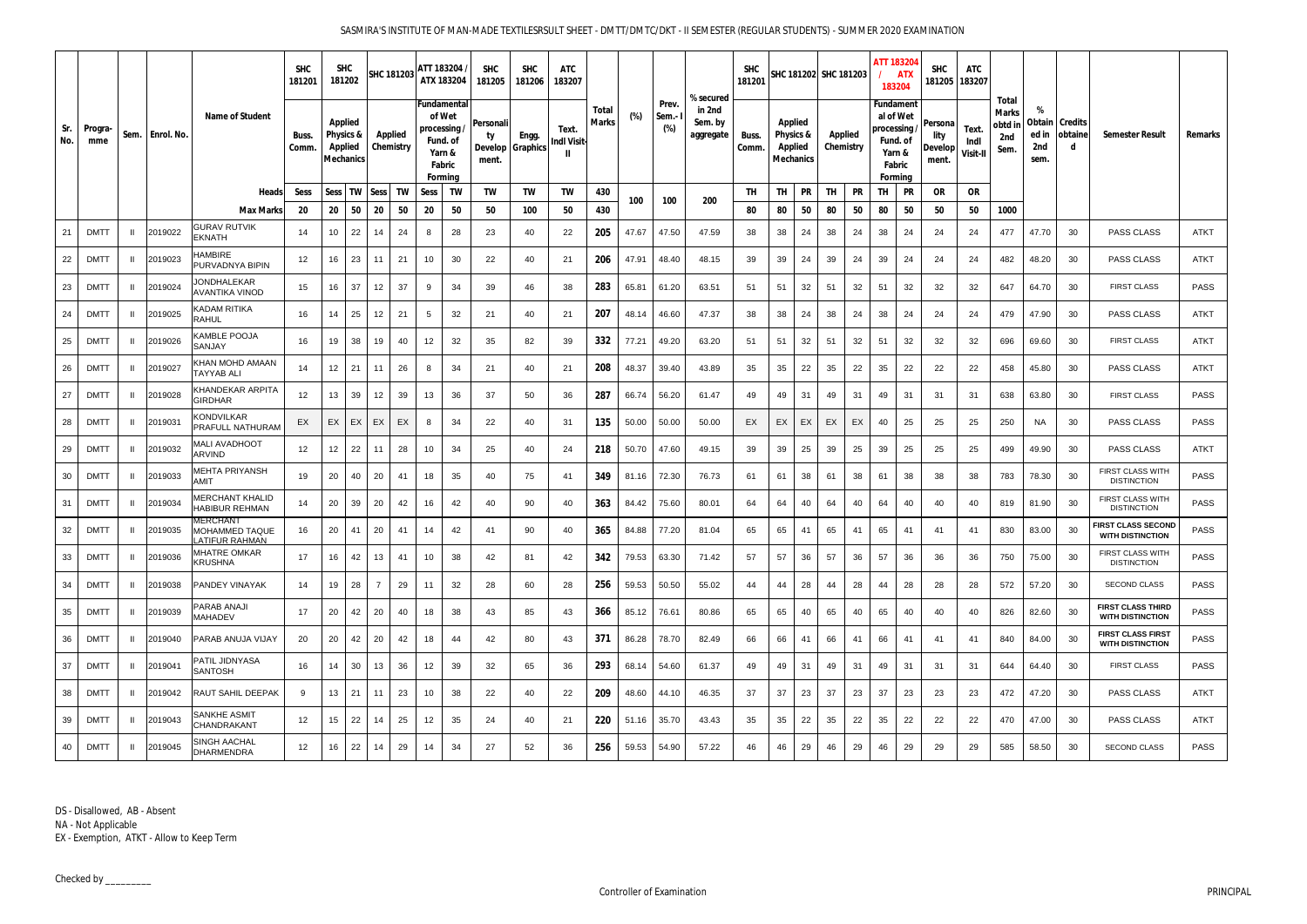|            |                |      |            |                                                      | <b>SHC</b><br>181201 | <b>SHC</b><br>181202                                              |                | <b>SHC 181203</b>           |           | ATT 183204     | ATX 183204                                                                     | <b>SHC</b><br>181205                          | <b>SHC</b><br>181206 | <b>ATC</b><br>183207 |                |       |                          |                                             | <b>SHC</b><br>181201 |    |                                                                   | SHC 181202 SHC 181203       |           | ATT 183204<br>183204                                    | <b>ATX</b>                           | <b>SHC</b>                                 | <b>ATC</b><br>181205 183207 |                                          |                  |                                               |                                        |             |
|------------|----------------|------|------------|------------------------------------------------------|----------------------|-------------------------------------------------------------------|----------------|-----------------------------|-----------|----------------|--------------------------------------------------------------------------------|-----------------------------------------------|----------------------|----------------------|----------------|-------|--------------------------|---------------------------------------------|----------------------|----|-------------------------------------------------------------------|-----------------------------|-----------|---------------------------------------------------------|--------------------------------------|--------------------------------------------|-----------------------------|------------------------------------------|------------------|-----------------------------------------------|----------------------------------------|-------------|
| Sr.<br>No. | Progra-<br>mme | Sem. | Enrol. No. | <b>Name of Student</b>                               | Buss.<br>Comm.       | <b>Applied</b><br>Physics &<br><b>Applied</b><br><b>Mechanics</b> |                | <b>Applied</b><br>Chemistry |           | processing     | Fundamental<br>of Wet<br>Fund. of<br>Yarn &<br><b>Fabric</b><br><b>Forming</b> | Personali<br><b>Develop Graphics</b><br>ment. | Engg.                | Text.<br>Indl Visit- | Total<br>Marks | (%)   | Prev.<br>Sem.-<br>$(\%)$ | % secured<br>in 2nd<br>Sem. by<br>aggregate | Buss.<br>Comm.       |    | <b>Applied</b><br>Physics &<br><b>Applied</b><br><b>Mechanics</b> | <b>Applied</b><br>Chemistry |           | <b>Fundament</b><br>al of Wet<br>processing .<br>Fabric | Fund. of<br>Yarn &<br><b>Forming</b> | Persona<br>lity<br><b>Develop</b><br>ment. | Text<br>Indi<br>Visit-II    | Total<br>Marks<br>obtd in<br>2nd<br>Sem. | %<br>2nd<br>sem. | <b>Obtain   Credits</b><br>ed in obtaine<br>d | <b>Semester Result</b>                 | Remarks     |
|            |                |      |            | Heads                                                | Sess                 | Sess                                                              | <b>TW</b> Sess |                             | TW        | <b>Sess</b>    | TW                                                                             | TW                                            | TW                   | TW                   | 430            | 100   | 100                      | 200                                         | TH                   | TH | <b>PR</b>                                                         | TH                          | <b>PR</b> | TH                                                      | <b>PR</b>                            | <b>OR</b>                                  | <b>OR</b>                   |                                          |                  |                                               |                                        |             |
|            |                |      |            | <b>Max Marks</b>                                     | 20                   | 20                                                                | 50             | 20                          | 50        | 20             | 50                                                                             | 50                                            | 100                  | 50                   | 430            |       |                          |                                             | 80                   | 80 | 50                                                                | 80                          | 50        | 80                                                      | 50                                   | 50                                         | 50                          | 1000                                     |                  |                                               |                                        |             |
| 41         | DMTT           |      | 2019046    | <b>SINGH RAJNEESH</b><br><b>BIRENDRA</b>             | -8                   | 12 <sup>12</sup>                                                  | 21             | 9                           | 21        | 9              | 32                                                                             | 24                                            | 40                   | 21                   | 197            | 45.81 | 43.90                    | 44.86                                       | 36                   | 36 | 22                                                                | -36                         | 22        | 36                                                      | 22                                   | 22                                         | 22                          | 451                                      | 45.10            | 30                                            | <b>PASS CLASS</b>                      | <b>ATKT</b> |
| 42         | DMTT           |      | 2019047    | <b><i>THAPA SANDEEP</i></b><br><b>TEKBAHADUR</b>     | 15                   | 14                                                                | DS             | 11                          | <b>DS</b> | 12             | DS                                                                             | DS                                            | 40                   | DS                   | 92             | 21.40 | 45.00                    | 33.20                                       | 27                   | 27 | 17                                                                | 27                          | 17        | 27                                                      | 17                                   | 17                                         | 17                          | 285                                      | 28.50            | $\mathbf{0}$                                  | <b>FAIL</b>                            | <b>ATKT</b> |
| 43         | DMTT           |      | 2019048    | /ANJARE SURAJ<br><b>SUNIL</b>                        | 12                   | 16                                                                | 21             | 13                          | 27        | 10             | 40                                                                             | 26                                            | 75                   | 23                   | 263            | 61.16 | 51.30                    | 56.23                                       | 45                   | 45 | 28                                                                | 45                          | 28        | 45                                                      | 28                                   | 28                                         | 28                          | 583                                      | 58.30            | 30                                            | SECOND CLASS                           | <b>ATKT</b> |
| 44         | DMTT           |      | 2019050    | <b>YADAV ARJIT</b><br><b>HARINATH</b>                | 12                   | 20                                                                | DS             | 15                          | <b>DS</b> | -9             | DS                                                                             | <b>DS</b>                                     | 40                   | DS                   | 96             | 22.33 | 28.50                    | 25.41                                       | 20                   | 20 | 13 <sup>°</sup>                                                   | 20                          | 13        | 20                                                      | 13                                   | 13                                         | 13                          | 241                                      | 24.10            | $\mathbf{0}$                                  | <b>FAIL</b>                            | <b>ATKT</b> |
| 45         | <b>DMTT</b>    |      | 2019052    | YANDE SHAMI<br><b>MADHAV</b>                         | 13                   | 20                                                                | 40             | 20                          | 40        | 16             | 42                                                                             | 40                                            | 76                   | -41                  | 348            | 80.93 | 68.90                    | 74.92                                       | 60                   | 60 | 37                                                                | 60                          | 37        | 60                                                      | 37                                   | 37                                         | 37                          | 773                                      | 77.30            | 30                                            | FIRST CLASS WITH<br><b>DISTINCTION</b> | PASS        |
| 46         | <b>DMTC</b>    |      | 2019101    | <b>BANGAR NILESH</b><br><b>ASHOK</b>                 | EX                   | EX                                                                | EX             | EX                          | EX        | 13             | 23                                                                             | 33                                            | 71                   | 23                   | 163            | 60.37 | 49.00                    | 54.69                                       | EX                   | EX | EX                                                                | EX                          | EX        | 44                                                      | 27                                   | 27                                         | 27                          | 288                                      | NA.              | 30                                            | <b>PASS CLASS</b>                      | <b>PASS</b> |
| 47         | <b>DMTC</b>    |      | 2019102    | BEHERA DEEPAK<br><b>KRISHNA</b>                      | EX                   | EX                                                                | EX             | EX                          | EX        | 17             | 34                                                                             | 32                                            | 42                   | 24                   | 149            | 55.19 | 59.00                    | 57.09                                       | EX                   | EX | EX                                                                | EX                          | EX        | 46                                                      | 29                                   | 29                                         | 29                          | 282                                      | NA.              | 30                                            | PASS CLASS                             | <b>PASS</b> |
| 48         | <b>DMTC</b>    |      | 2019103    | <b>DUBEY MANDVI</b><br><b>PRABHAKAR</b>              | EX.                  | EX                                                                | EX             | EX                          | EX        | 17             | 35                                                                             | 34                                            | 40                   | 35                   | 161            | 59.63 | 77.00                    | 68.31                                       | EX                   | EX | EX                                                                | EX                          | EX        | 55                                                      | 34                                   | 34                                         | 34                          | 318                                      | NA.              | 30                                            | <b>PASS CLASS</b>                      | PASS        |
| 49         | DMTC           |      | 2019104    | <b>GUPTA VIKAS</b><br><b>SUBHASH</b>                 | EX.                  | EX                                                                | EX             | EX                          | EX        | 14             | 37                                                                             | 22                                            | 42                   | 26                   | 141            | 52.22 | 50.00                    | 51.11                                       | EX                   | EX | EX                                                                | EX                          | EX        | 41                                                      | 26                                   | 26                                         | 26                          | 260                                      | NA.              | 30                                            | PASS CLASS                             | PASS        |
| 50         | DMTC           |      | 2019105    | KALE PANKAJ<br>SHARAD                                | EX.                  | EX                                                                | EX             | EX                          | EX        | 12             | 24                                                                             | 24                                            | 65                   | 21                   | 146            | 54.07 | 43.00                    | 48.54                                       | EX                   | EX | EX                                                                | EX                          | EX        | 39                                                      | 24                                   | 24                                         | 24                          | 257                                      | NA.              | 30                                            | <b>PASS CLASS</b>                      | <b>ATKT</b> |
| 51         | <b>DMTC</b>    |      | 2019106    | <b>MORE ISHA</b><br><b>MANOHAR</b>                   | EX.                  | EX                                                                | EX.            | EX                          | EX        | 10             | 39                                                                             | 39                                            | 75                   | 38                   | 201            | 74.44 | 57.00                    | 65.72                                       | EX                   | EX | EX                                                                | EX                          | EX        | 53                                                      | 33                                   | 33                                         | 33                          | 353                                      | NA               | 30                                            | <b>PASS CLASS</b>                      | <b>PASS</b> |
| 52         | <b>DMTC</b>    |      | 2019107    | PANDEY RITIK<br>NARENDRA                             | EX                   | EX                                                                | EX             | E X                         | EX        | 13             | 35                                                                             | 32                                            | 59                   | 36                   | 175            | 64.81 | 62.00                    | 63.41                                       | EX                   | EX | EX                                                                | EX                          | EX        | 51                                                      | 32                                   | 32                                         | 32                          | 322                                      | NA.              | 30                                            | PASS CLASS                             | <b>PASS</b> |
| 53         | <b>DMTC</b>    |      | 2019108    | PATIL SANCHIT<br><b>VISHWAS</b>                      | EX                   | EX.                                                               | EX.            | EX                          | EX        | 11             | 36                                                                             | 25                                            | 48                   | 35                   | 155            | 57.41 | 62.00                    | 59.70                                       | EX                   | EX | EX                                                                | EX                          | EX        | 48                                                      | 30                                   | 30                                         | 30                          | 293                                      | NA.              | 30                                            | <b>PASS CLASS</b>                      | <b>ATKT</b> |
| 54         | <b>DMTC</b>    |      | 2019109    | SANKHE KAUSHIK<br><b>JAYKUMAR</b>                    | EX.                  | EX                                                                | EX             | EX                          | EX        | 15             | 28                                                                             | 37                                            | 79                   | 36                   | 195            | 72.22 | 54.00                    | 63.11                                       | EX                   | EX | EX                                                                | EX                          | EX        | 50                                                      | 32                                   | 32                                         | 32                          | 341                                      | NA               | 30                                            | <b>PASS CLASS</b>                      | PASS        |
| 55         | DMTC           |      | 2019110    | <b>SINGH ABHISHEK</b><br>NARAYAN                     | EX                   | EX                                                                | EX             | EX                          | EX        | 10             | 28                                                                             | 34                                            | 64                   | -31                  | 167            | 61.85 | 55.00                    | 58.43                                       | EX                   | EX | EX                                                                | EX                          | EX        | 47                                                      | 29                                   | 29                                         | 29                          | 301                                      | NA.              | 30                                            | PASS CLASS                             | <b>PASS</b> |
| 56         | <b>DMTC</b>    |      | 2019111    | SOLANKI<br><b>JITENDRASINGH</b><br><b>HUMANSINGH</b> | EX                   | EX                                                                | EX             | EX                          | EX        | 14             | 23                                                                             | 22                                            | 40                   | 24                   | 123            | 45.56 | 10.00                    | 27.78                                       | EX                   | EX | EX                                                                | EX                          | EX        | 22                                                      | 14                                   | 14                                         | 14                          | 187                                      | NA.              | $\mathbf{0}$                                  | <b>FAIL</b>                            | <b>ATKT</b> |
| 57         | DMTC           |      | 2019112    | <b>VARMA RAHUL</b><br><b>CHINTAVANPRASAD</b>         | EX                   | EX                                                                | EX             | E X                         | EX        | 16             | 30                                                                             | 28                                            | 65                   | 23                   | 162            | 60.00 | 57.00                    | 58.50                                       | EX                   | EX | EX                                                                | EX                          | EX        | 47                                                      | 29                                   | 29                                         | 29                          | 296                                      | NA.              | 30                                            | PASS CLASS                             | <b>PASS</b> |
| 58         | <b>DMTC</b>    |      | 2019113    | <b>VARMA RAHUL</b><br><b>MAHENDRA</b>                | EX                   | EX                                                                | EX             | EX                          | EX        | 14             | 23                                                                             | 23                                            | 62                   | 23                   | 145            | 53.70 | 56.00                    | 54.85                                       | EX                   | EX | EX                                                                | EX                          | EX        | 44                                                      | 27                                   | 27                                         | 27                          | 270                                      | NA.              | 30                                            | PASS CLASS                             | PASS        |
| 59         | <b>DMTC</b>    |      | 2019114    | <b>YADAV HARIOM</b><br><b>SURENDRA</b>               | EX                   | EX                                                                | EX             | EX                          | EX        | 17             | <b>DS</b>                                                                      | DS                                            | 58                   | DS                   | 75             | 27.78 | 56.00                    | 41.89                                       | EX                   | EX | EX                                                                | EX                          | EX        | 34                                                      | 21                                   | 21                                         | 21                          | 172                                      | NA.              | $\mathbf{0}$                                  | <b>FAIL</b>                            | <b>ATKT</b> |
| 60         | <b>DMTC</b>    |      | 2019115    | <b>BANDGAR VISHAL</b><br><b>SHAM</b>                 | 12                   | 15                                                                | 22             | 14                          | 24        | $\overline{4}$ | 27                                                                             | 24                                            | 55                   | 27                   | 224            | 52.09 | 45.60                    | 48.85                                       | 39                   | 39 | 24                                                                | 39                          | 24        | 39                                                      | 24                                   | 24                                         | 24                          | 500                                      | 50.00            | 30                                            | <b>SECOND CLASS</b>                    | ATKT        |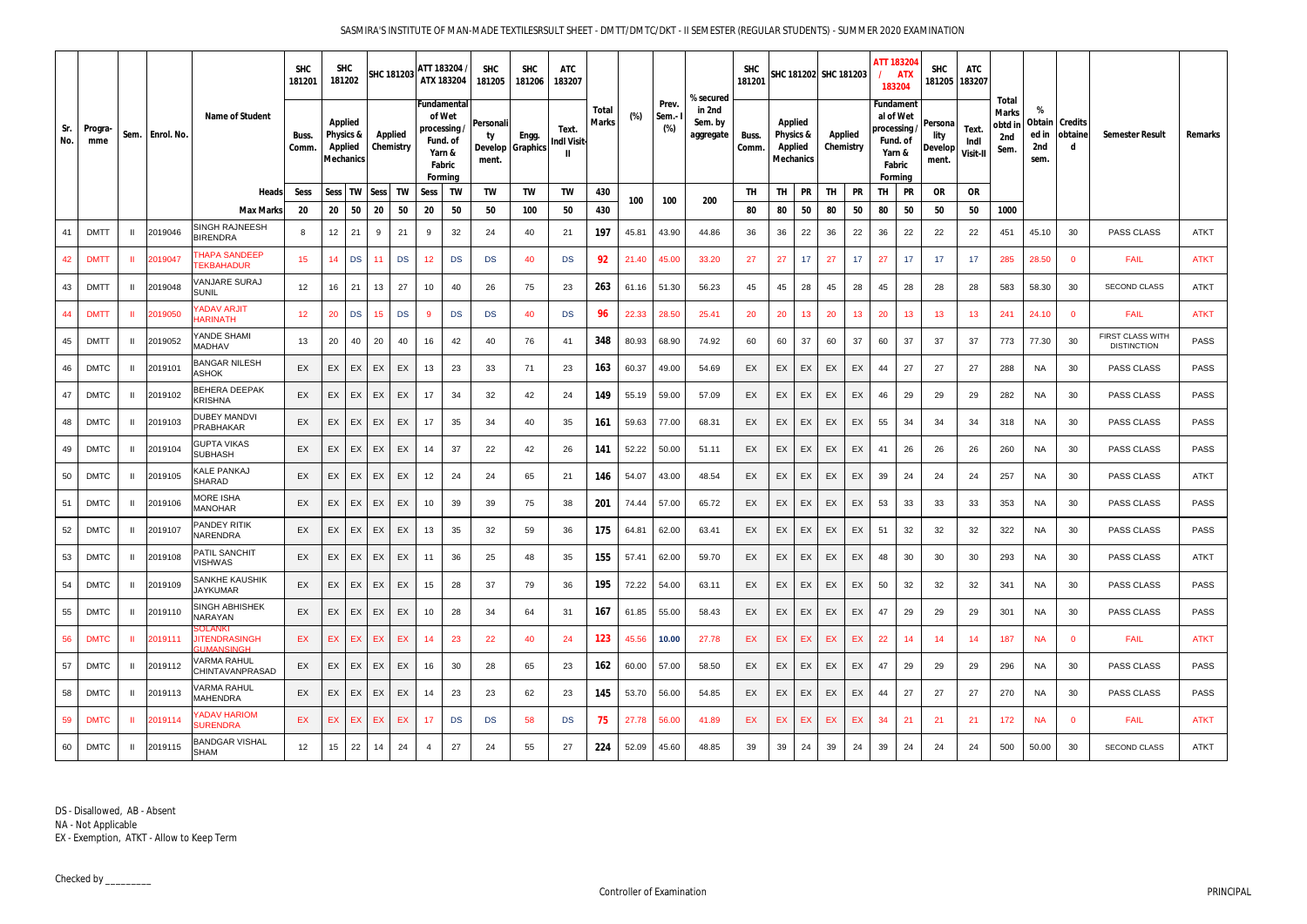|            |                |                   |                                                | <b>SHC</b><br>181201 | <b>SHC</b><br>181202                                              |                                   | <b>SHC 181203</b>           |           | ATT 183204      | ATX 183204                                                                    | <b>SHC</b><br>181205                          | <b>SHC</b><br>181206 | <b>ATC</b><br>183207 |                |       |                      |                                             | <b>SHC</b><br>181201 |    |                                                                   | SHC 181202 SHC 181203 |           | ATT 183204   | <b>ATX</b><br>183204                                                            | <b>SHC</b>                                 | <b>ATC</b><br>181205 183207 |                                          |                  |                                               |                           |             |
|------------|----------------|-------------------|------------------------------------------------|----------------------|-------------------------------------------------------------------|-----------------------------------|-----------------------------|-----------|-----------------|-------------------------------------------------------------------------------|-----------------------------------------------|----------------------|----------------------|----------------|-------|----------------------|---------------------------------------------|----------------------|----|-------------------------------------------------------------------|-----------------------|-----------|--------------|---------------------------------------------------------------------------------|--------------------------------------------|-----------------------------|------------------------------------------|------------------|-----------------------------------------------|---------------------------|-------------|
| Sr.<br>No. | Progra-<br>mme | Sem.   Enrol. No. | <b>Name of Student</b>                         | Buss.<br>Comm.       | <b>Applied</b><br>Physics &<br><b>Applied</b><br><b>Mechanics</b> |                                   | <b>Applied</b><br>Chemistry |           | of Wet          | Fundamental<br>processing .<br>Fund. of<br>Yarn &<br>Fabric<br><b>Forming</b> | Personali<br><b>Develop Graphics</b><br>ment. | Engg.                | Text.<br>Indl Visit- | Total<br>Marks | (%)   | Prev.<br>Sem.<br>(%) | % secured<br>in 2nd<br>Sem. by<br>aggregate | Buss.<br>Comm.       |    | <b>Applied</b><br>Physics &<br><b>Applied</b><br><b>Mechanics</b> | Applied<br>Chemistry  |           | processing . | <b>Fundament</b><br>al of Wet<br>Fund. of<br>Yarn &<br><b>Fabric</b><br>Forming | Persona<br>lity<br><b>Develop</b><br>ment. | Text<br>Indi<br>Visit-II    | Total<br>Marks<br>obtd ir<br>2nd<br>Sem. | %<br>2nd<br>sem. | <b>Obtain   Credits</b><br>ed in obtaine<br>d | <b>Semester Result</b>    | Remarks     |
|            |                |                   | Heads                                          | Sess                 | Sess                                                              | <b>TW</b> Sess                    |                             | TW        | <b>Sess</b>     | TW                                                                            | <b>TW</b>                                     | TW                   | TW                   | 430            | 100   | 100                  | 200                                         | TH.                  | TH | <b>PR</b>                                                         | TH                    | <b>PR</b> | TH           | <b>PR</b>                                                                       | <b>OR</b>                                  | <b>OR</b>                   |                                          |                  |                                               |                           |             |
|            |                |                   | <b>Max Marks</b>                               | 20                   | 20                                                                | 50                                | 20                          | 50        | 20              | 50                                                                            | 50                                            | 100                  | 50                   | 430            |       |                      |                                             | 80                   | 80 | 50                                                                | 80                    | 50        | 80           | 50                                                                              | 50                                         | 50                          | 1000                                     |                  |                                               |                           |             |
| 61         | DMTC           | 2019116           | <b>BHAVISKAR VAIBHAV</b><br><b>LILADHAR</b>    | 12                   |                                                                   | 23                                | 12                          | 25        | 11              | 26                                                                            | 26                                            | 45                   | 25                   | 212            | 49.30 | 45.10                | 47.20                                       | 38                   | 38 | 24                                                                | 38                    | 24        | 38           | 24                                                                              | 24                                         | 24                          | 484                                      | 48.40            | 30                                            | PASS CLASS                | <b>ATKT</b> |
| 62         | <b>DMTC</b>    | 2019117           | <b>BHOSALE AMIT</b><br><b>ARJUN</b>            | 10                   | 10                                                                | 28                                | 10                          | 28        | 12              | 27                                                                            | 25                                            | 49                   | 25                   | 224            | 52.09 | 46.10                | 49.10                                       | 39                   | 39 | 25                                                                | -39                   | 25        | 39           | 25                                                                              | 25                                         | 25                          | 505                                      | 50.50            | 30                                            | <b>SECOND CLASS</b>       | <b>ATKT</b> |
| 63         | <b>DMTC</b>    | 2019118           | <b>BORE SHARVIL</b><br>PRAMOD                  | 16                   | 10                                                                | 27                                | 13                          | 27        | 10              | 26                                                                            | 28                                            | 50                   | 23                   | 230            | 53.49 | 43.00                | 48.24                                       | 39                   | 39 | 24                                                                | 39                    | 24        | 39           | 24                                                                              | 24                                         | 24                          | 506                                      | 50.60            | 30                                            | SECOND CLASS              | ATKT        |
| 64         | <b>DMTC</b>    | 2019119           | CHAWHAN VIVEK<br><b>FULCHAND</b>               | 12                   |                                                                   | 26                                | 12                          | 27        | 10              | 34                                                                            | 27                                            | 62                   | 35                   | 256            | 59.53 | 39.50                | 49.52                                       | 40                   | 40 | 25                                                                | 40                    | 25        | 40           | 25                                                                              | 25                                         | 25                          | 541                                      | 54.10            | 30                                            | <b>SECOND CLASS</b>       | <b>ATKT</b> |
| 65         | DMTC           | 2019120           | <b>DEO JAIVIK SANTOSH</b>                      | 16                   | 13                                                                | 34                                | 14                          | 28        | 11              | 34                                                                            | 33                                            | 70                   | 33                   | 286            | 66.51 | 52.60                | 59.56                                       | 48                   | 48 | 30                                                                | 48                    | 30        | 48           | 30                                                                              | 30                                         | 30                          | 628                                      | 62.80            | 30                                            | <b>FIRST CLASS</b>        | ATKT        |
| 66         | <b>DMTC</b>    | 2019121           | <b>GUPTA AKLESH</b><br><b>KUMAR KAVINDRA</b>   | 16                   | 11                                                                | - 21                              | 11                          | 21        | 12              | 22                                                                            | 21                                            | 57                   | 21                   | 213            | 49.53 | 47.50                | 48.52                                       | 39                   | 39 | 24                                                                | 39                    | 24        | 39           | 24                                                                              | 24                                         | 24                          | 489                                      | 48.90            | 30                                            | <b>PASS CLASS</b>         | <b>ATKT</b> |
| 67         | <b>DMTC</b>    | 2019122           | <b>INGOLE KARAN</b><br><b>MAHADEV</b>          | 16                   | 13                                                                | 36                                | 16                          | 38        | 14              | 38                                                                            | 38                                            | 65                   | 38                   | 312            | 72.56 | 58.60                | 65.58                                       | 52                   | 52 | 33                                                                | 52                    | 33        | 52           | 33                                                                              | 33                                         | 33                          | 685                                      | 68.50            | 30                                            | <b>FIRST CLASS SECOND</b> | PASS        |
| 68         | <b>DMTC</b>    | 2019123           | <b>JHA JAYKUMAR</b><br>SHYAM                   | 16                   | 16                                                                | 34                                | 15                          | 31        | 14              | 36                                                                            | 32                                            | 60                   | -31                  | 285            | 66.28 | 59.30                | 62.79                                       | 50                   | 50 | 31                                                                | 50                    | 31        | 50           | -31                                                                             | 31                                         | 31                          | 640                                      | 64.00            | 30                                            | <b>FIRST CLASS</b>        | PASS        |
| 69         | DMTC           | 2019124           | <b>JHA SONUKUMAR</b><br>SACCHIDANAND           | -8                   | 13                                                                | 32                                | 12 <sup>2</sup>             | 38        | 12              | 32                                                                            | 31                                            | 80                   | 32                   | 290            | 67.44 | 45.00                | 56.22                                       | 45                   | 45 | 28                                                                | 45                    | 28        | 45           | 28                                                                              | 28                                         | 28                          | 610                                      | 61.00            | 30                                            | <b>FIRST CLASS</b>        | <b>ATKT</b> |
| 70         | <b>DMTC</b>    | 2019125           | KAULARIKAR<br><b>ALIASGAR NASIR</b><br>HUSSAIN | 11                   | 11                                                                | -31                               | 14                          | 28        | 7               | 22                                                                            | 27                                            | 64                   | 22                   | 237            | 55.12 | 49.90                | 52.51                                       | 42                   | 42 | 26                                                                | 42                    | 26        | 42           | 26                                                                              | 26                                         | 26                          | 535                                      | 53.50            | 30                                            | <b>SECOND CLASS</b>       | <b>ATKT</b> |
| 71         | <b>DMTC</b>    | 2019126           | KINI CHIRAG<br><b>BALWANT</b>                  | 14                   | 13                                                                | 38                                | 16                          | 39        | 12              | 38                                                                            | 38                                            | 66                   | 37                   | 311            | 72.33 | 55.70                | 64.01                                       | 51                   | 51 | 32                                                                | -51                   | 32        | 51           | 32                                                                              | 32                                         | 32                          | 675                                      | 67.50            | 30                                            | <b>FIRST CLASS</b>        | <b>PASS</b> |
| 72         | <b>DMTC</b>    | 2019127           | MALVANKAR UTTAM<br><b>DEEPAK</b>               | 11                   | 11                                                                | 21                                | 14                          | 21        | 14              | 21                                                                            | 31                                            | 66                   | -21                  | 231            | 53.72 | 41.40                | 47.56                                       | 38                   | 38 | 24                                                                | 38                    | 24        | 38           | 24                                                                              | 24                                         | 24                          | 503                                      | 50.30            | 30                                            | SECOND CLASS              | ATKT        |
| 73         | <b>DMTC</b>    | 2019128           | PANDEY SURAJ<br>RAMANUJ                        | 15                   | 11                                                                | 29                                | 15                          | 24        | 13              | 26                                                                            | 32                                            | 70                   | 27                   | 262            | 60.93 | 47.50                | 54.22                                       | 43                   | 43 | 27                                                                | 43                    | 27        | 43           | 27                                                                              | 27                                         | 27                          | 569                                      | 56.90            | 30                                            | <b>SECOND CLASS</b>       | ATKT        |
| 74         | <b>DMTC</b>    | 2019130           | PATEL RAJA MUNNA                               | 12                   | 12 <sub>1</sub>                                                   | 21                                | 14                          | 21        | 10              | 22                                                                            | 21                                            | 67                   | 21                   | 221            | 51.40 | 33.80                | 42.60                                       | 34                   | 35 | 21                                                                | 35                    | 22        | 35           | 22                                                                              | 22                                         | 22                          | 469                                      | 46.90            | 30                                            | <b>PASS CLASS</b>         | <b>ATKT</b> |
| 75         | <b>DMTC</b>    | 2019131           | PATIL BHAVESH<br><b>PRAKASH</b>                | 16                   | 13                                                                | 32                                | 13                          | 38        | 13              | 34                                                                            | 37                                            | 70                   | 36                   | 302            | 70.23 | 56.00                | 63.12                                       | 50                   | 50 | 32                                                                | 50                    | 31        | 50           | 31                                                                              | 31                                         | 31                          | 658                                      | 65.80            | 30                                            | <b>FIRST CLASS</b>        | <b>ATKT</b> |
| 76         | <b>DMTC</b>    | 2019132           | <b>PATIL HARSH ANANT</b>                       | 16                   | 8                                                                 | <b>DS</b>                         | 14                          | <b>DS</b> | 10 <sup>°</sup> | DS                                                                            | <b>DS</b>                                     | 40                   | <b>DS</b>            | 88             | 20.47 | 39.10                | 29.78                                       | 24                   | 24 | 15 <sub>1</sub>                                                   | 24                    | 15        | 24           | 15                                                                              | 15                                         | 15 <sub>1</sub>             | 259                                      | 25.90            | $\mathbf{0}$                                  | <b>FAIL</b>               | <b>ATKT</b> |
| 77         | <b>DMTC</b>    | 2019133           | <b>RANA ASHISH</b><br><b>GANESH</b>            | 11                   | 6                                                                 | <b>DS</b>                         |                             | <b>DS</b> | -5              | DS                                                                            | <b>DS</b>                                     | 40                   | DS                   | 69             | 16.05 | 41.00                | 28.52                                       | 23                   | 23 | 14                                                                | 23                    | 14        | 23           | 14                                                                              | 14                                         | 14                          | 231                                      | 23.10            | $\mathbf{0}$                                  | <b>FAIL</b>               | <b>ATKT</b> |
| 78         | <b>DMTC</b>    | 2019134           | <b>ROY VIVEK</b><br><b>GOPALKRISHNA</b>        | 14                   | 17                                                                | 24                                | 17                          | 38        | 19              | 27                                                                            | 33                                            | 70                   | 34                   | 293            | 68.14 | 54.00                | 61.07                                       | 49                   | 49 | 31                                                                | 49                    | 31        | 49           | 31                                                                              | 31                                         | 31                          | 644                                      | 64.40            | 30                                            | <b>FIRST CLASS</b>        | PASS        |
| 79         | DMTC           | 2019135           | SAIL AKSHAY<br>NAVANATH                        | 15                   | 12                                                                | 21                                | 14                          | 31        | 9               | 22                                                                            | 28                                            | 69                   | 22                   | 243            | 56.51 | 48.20                | 52.36                                       | 42                   | 42 | 26                                                                | 42                    | 26        | 42           | 26                                                                              | 26                                         | 26                          | 541                                      | 54.10            | 30                                            | <b>SECOND CLASS</b>       | <b>ATKT</b> |
| 80         | <b>DMTC</b>    | 2019136           | <b>SHAIKH ASFAK</b><br><b>MUSTAFA</b>          | 11                   | 10                                                                | $\begin{array}{c} 21 \end{array}$ | 11                          | 21        | 13              | 21                                                                            | 22                                            | 48                   | 21                   | 199            | 46.28 | 44.90                | 45.59                                       | 36                   | 36 | 23                                                                | 36                    | 23        | 36           | 23                                                                              | 23                                         | 23                          | 458                                      | 45.80            | 30                                            | PASS CLASS                | ATKT        |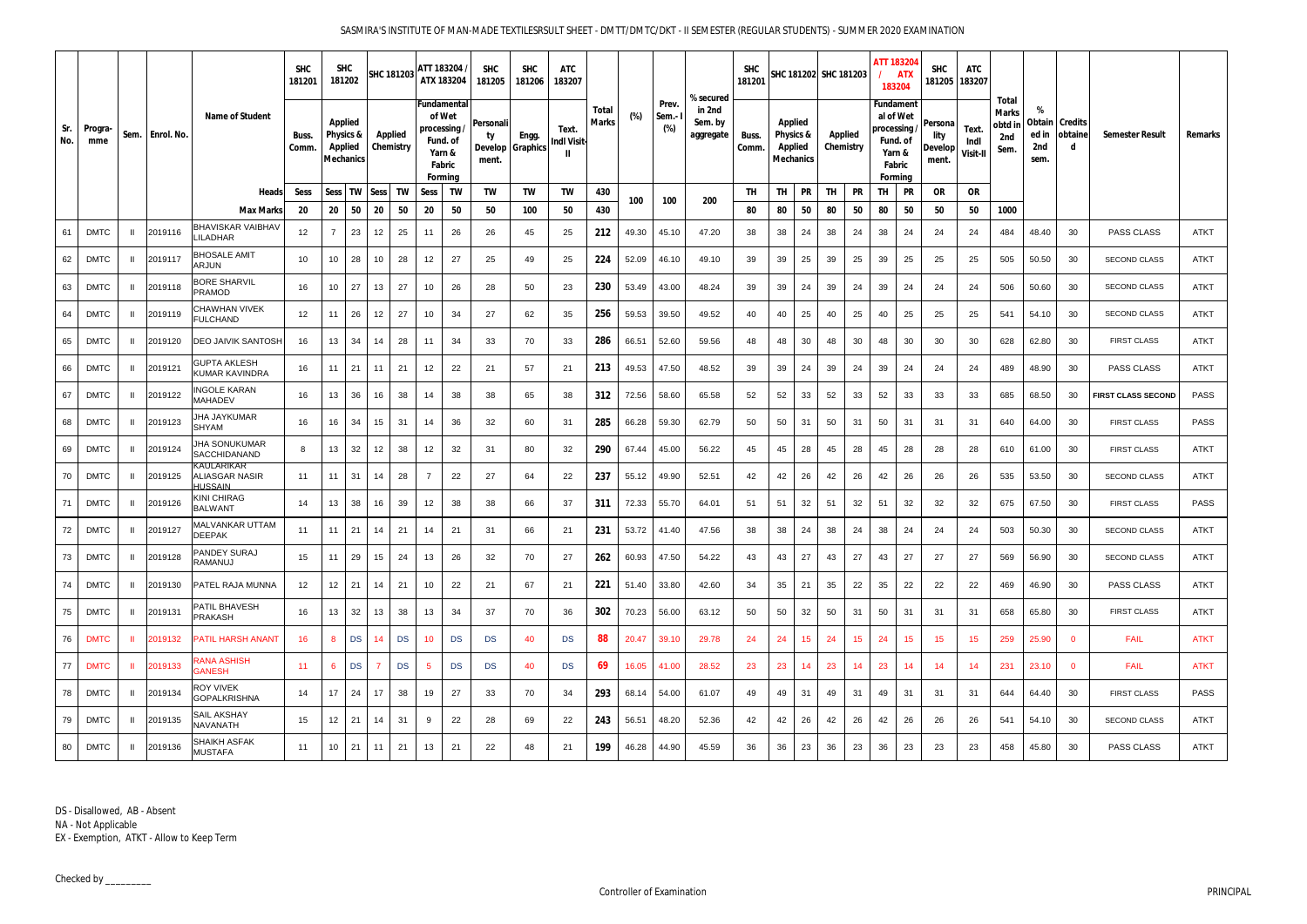## SASMIRA'S INSTITUTE OF MAN-MADE TEXTILESRSULT SHEET - DMTT/DMTC/DKT - II SEMESTER (REGULAR STUDENTS) - SUMMER 2020 EXAMINATION

|            |                |                   |                                                            | <b>SHC</b><br>181201 | <b>SHC</b><br>181202                                                         |              | SHC 181203           |           | ATT 183204             | ATX 183204                                                    | <b>SHC</b><br>181205                         | <b>SHC</b><br>181206 | ATC<br>183207               |                |       |                         |                                             | <b>SHC</b><br>181201 |                                                                   |           | SHC 181202 SHC 181203 |           | ATT 183204<br>183204                                                                     | <b>ATX</b> | <b>SHC</b>                                 | ATC<br>181205 183207            |                                         |                                             |                     |                          |             |
|------------|----------------|-------------------|------------------------------------------------------------|----------------------|------------------------------------------------------------------------------|--------------|----------------------|-----------|------------------------|---------------------------------------------------------------|----------------------------------------------|----------------------|-----------------------------|----------------|-------|-------------------------|---------------------------------------------|----------------------|-------------------------------------------------------------------|-----------|-----------------------|-----------|------------------------------------------------------------------------------------------|------------|--------------------------------------------|---------------------------------|-----------------------------------------|---------------------------------------------|---------------------|--------------------------|-------------|
| Sr.<br>No. | Progra-<br>mme | Sem.   Enrol. No. | <b>Name of Student</b>                                     | Buss.<br>Comm.       | <b>Applied</b><br><b>Physics &amp;</b><br><b>Applied</b><br><b>Mechanics</b> |              | Applied<br>Chemistry |           | of Wet<br>processing / | Fundamental<br>Fund. of<br>Yarn &<br>Fabric<br><b>Forming</b> | Personali<br>ty<br>Develop Graphics<br>ment. | Engg.                | Text.<br><b>Indl Visit-</b> | Total<br>Marks | (%)   | Prev.<br>Sem.<br>$(\%)$ | % secured<br>in 2nd<br>Sem. by<br>aggregate | Buss.<br>Comm.       | <b>Applied</b><br>Physics &<br><b>Applied</b><br><b>Mechanics</b> |           | Applied<br>Chemistry  |           | <b>Fundament</b><br>al of Wet<br>processing .<br>Fund. of<br>Yarn &<br>Fabric<br>Forming |            | Persona<br>lity<br><b>Develop</b><br>ment. | Text<br>Indi<br><b>Visit-II</b> | Total<br>Marks<br>obtd i<br>2nd<br>Sem. | %<br><b>Obtain   Credits</b><br>2nd<br>sem. | ed in Jobtaine<br>d | <b>Semester Result</b>   | Remarks     |
|            |                |                   | Heads                                                      | Sess                 | Sess                                                                         |              | TW Sess              | TW        | <b>Sess</b>            | TW                                                            | TW                                           | TW                   | TW                          | 430            | 100   | 100                     | 200                                         | TH                   | TH                                                                | <b>PR</b> | TH                    | <b>PR</b> | TH                                                                                       | <b>PR</b>  | <b>OR</b>                                  | OR                              |                                         |                                             |                     |                          |             |
|            |                |                   | <b>Max Marks</b>                                           | 20                   | 20                                                                           | 50           | 20                   | 50        | 20                     | 50                                                            | 50                                           | 100                  | 50                          | 430            |       |                         |                                             | 80                   | 80                                                                | 50        | 80                    | 50        | 80                                                                                       | 50         | 50                                         | 50                              | 1000                                    |                                             |                     |                          |             |
| 81         | DMTC           | 2019137           | <b>SINGH OMKAR</b><br>LALPRATAP                            | 16                   | 9                                                                            | 26           | 11                   | 32        | 13                     | 28                                                            | 26                                           | 80                   | 35                          | 276            | 64.19 | 47.50                   | 55.84                                       | 45                   | 45                                                                | 28        | 45                    | 28        | 45                                                                                       | 28         | 28                                         | 28                              | 596                                     | 59.60                                       | 30                  | <b>SECOND CLASS</b>      | ATKT        |
| 82         | DMTC           | 2019138           | <b>SINGH RAJ</b><br><b>SUSHILKUMAR</b>                     | 13                   | 8                                                                            | 24           | 11                   | 31        | 13                     | 25                                                            | 24                                           | 69                   | 23                          | 241            | 56.05 | 45.80                   | 50.92                                       | 41                   | 41                                                                | 25        | -41                   | 25        | 41                                                                                       | 25         | 25                                         | 25                              | 530                                     | 53.00                                       | 30                  | SECOND CLASS             | <b>ATKT</b> |
| 83         | DMTC           | 2019140           | TALE LAXMAN<br><b>MANOHAR</b>                              | 16                   | 12                                                                           | -31          | 13                   | 23        | 10                     | 28                                                            | 37                                           | 40                   | 25                          | 235            | 54.65 | 43.70                   | 49.18                                       | 39                   | 39                                                                | 25        | 39                    | 25        | 39                                                                                       | 25         | 25                                         | 25                              | 516                                     | 51.60                                       | 30                  | <b>SECOND CLASS</b>      | <b>ATKT</b> |
| 84         | <b>DMTC</b>    | 2019143           | THAKUR VISHAL<br><b>GOPAL</b>                              | 16                   | 15                                                                           | 25           | 14                   | 29        | 16                     | 29                                                            | 32                                           | 50                   | 26                          | 252            | 58.60 | 54.90                   | 56.75                                       | 45                   | 45                                                                | 28        | 45                    | 28        | 45                                                                                       | 28         | 28                                         | 28                              | 572                                     | 57.20                                       | 30                  | <b>SECOND CLASS</b>      | <b>ATKT</b> |
| 85         | <b>DMTC</b>    | 2019145           | VARMA DEEPAK<br><b>DASHRATH</b>                            | 13                   | 15                                                                           | 38           | 11                   | 36        | 13                     | 35                                                            | 36                                           | 71                   | 37                          | 305            | 70.93 | 59.90                   | 65.42                                       | 52                   | 52                                                                | 33        | 52                    | 33        | 52                                                                                       | 33         | 33                                         | 33                              | 678                                     | 67.80                                       | 30                  | <b>FIRST CLASS THIRD</b> | <b>PASS</b> |
| 86         | <b>DMTC</b>    | 2019146           | VARMA SMITA<br><b>DASHRATH</b>                             | 14                   | 15                                                                           | 39           | 17                   | 39        | 18                     | 38                                                            | 38                                           | 72                   | 38                          | 328            | 76.28 | 64.40                   | 70.34                                       | 56                   | 56                                                                | 35        | 56                    | 35        | 56                                                                                       | 35         | 35                                         | 35                              | 727                                     | 72.70                                       | 30                  | <b>FIRST CLASS FIRST</b> | PASS        |
| 87         | DMTC           | 2019147           | VISHWAKARMA<br><b>SUJEET KUMAR</b><br><b>CHAIN BAHADUR</b> | 15                   | 13                                                                           | 37           | 16                   | 38        | 12                     | 36                                                            | 39                                           | 68                   | 38                          | 312            | 72.56 | 54.40                   | 63.48                                       | 51                   | 51                                                                | 32        | -51                   | 32        | 51                                                                                       | 32         | 32                                         | 32                              | 676                                     | 67.60                                       | 30                  | <b>FIRST CLASS</b>       | <b>PASS</b> |
| 88         | DKT            | 2019201           | CHAUDHARY OM<br><b>DINESH</b>                              | EX                   | EX                                                                           | EX           | EX                   | EX        |                        | 30                                                            | 22                                           | 46                   | 23                          | 129            | 47.78 | 52.00                   | 49.89                                       | EX                   | EX                                                                | EX        | EX                    | EX        | 40                                                                                       | 25         | 25                                         | 25                              | 244                                     | NA.                                         | 30                  | PASS CLASS               | PASS        |
| 89         | DKT            | 2019202           | <b>CHAURASIYA</b><br><b>ABHISHEK</b><br><b>KANHIYAI AI</b> | EX                   | EX                                                                           | EX           | EX                   | EX        | 7                      | 29                                                            | 24                                           | 72                   | 25                          | 157            | 58.15 | 55.00                   | 56.57                                       | EX                   | EX                                                                | EX        | EX                    | EX        | 45                                                                                       | 28         | 28                                         | 28                              | 286                                     | NA                                          | 30                  | PASS CLASS               | <b>PASS</b> |
| 90         | DKT            | 2019203           | PATIL OMKAR<br>CHANDRAKANT                                 | EX                   | EX                                                                           | EX           | EX                   | EX        | 9                      | 30                                                            | 27                                           | 70                   | 26                          | 162            | 60.00 | 54.00                   | 57.00                                       | EX                   | EX                                                                | EX        | EX                    | EX        | 46                                                                                       | 29         | 29                                         | 29                              | 295                                     | NA.                                         | 30                  | PASS CLASS               | PASS        |
| 91         | DKT            | 2019204           | AREKAR SABURI<br>TEJESH                                    | 15                   | 14                                                                           | 28           | 11                   | 34        | 10                     | 40                                                            | 21                                           | 72                   | 28                          | 273            | 63.49 | 47.30                   | 55.39                                       | 44                   | 44                                                                | 28        | 44                    | 28        | 44                                                                                       | 28         | 28                                         | 28                              | 589                                     | 58.90                                       | 30                  | <b>SECOND CLASS</b>      | <b>ATKT</b> |
| 92         | <b>DKT</b>     | 2019205           | JADHAV SHIVAM<br>KASHINATH                                 | 12                   | 15 <sup>1</sup>                                                              | 31           | 18                   | 32        | 15                     | 34                                                            | 25                                           | 40                   | 27                          | 249            | 57.91 | 51.40                   | 54.65                                       | 44                   | 44                                                                | 27        | 44                    | 27        | 44                                                                                       | 27         | 27                                         | 27                              | 560                                     | 56.00                                       | 30                  | <b>SECOND CLASS</b>      | ATKT        |
| 93         | DKT            | 2019206           | <b>KADAM SHRUTI</b><br><b>SANTOSH</b>                      | 13                   | 20                                                                           | 39           | 19                   | 40        | 13                     | 40                                                            | 41                                           | 76                   | 41                          | 342            | 79.53 | 62.10                   | 70.82                                       | 57                   | 57                                                                | 35        | 57                    | 35        | 57                                                                                       | 35         | 35                                         | 35                              | 745                                     | 74.50                                       | 30                  | <b>FIRST CLASS FIRST</b> | <b>PASS</b> |
| 94         | DKT            | 2019207           | <i><b>IISHRA NANDINI</b></i><br>SATISH                     | 12                   | 8                                                                            | DS           | AB                   | <b>DS</b> | AB                     | 32                                                            | DS.                                          | 40                   | DS                          | 92             | 21.40 | 34.20                   | 27.80                                       | 22                   | 22                                                                | 14        | 22                    | 14        | 22                                                                                       | 14         | 14                                         | 14                              | 250                                     | 25.00                                       | $\mathbf{0}$        | <b>FAIL</b>              | <b>ATKT</b> |
| 95         | DKT            | 2019208           | PATIL BHAVESH<br>SANJAY                                    | 15                   | 10                                                                           | 29           | 14                   | 22        | 11                     | 30                                                            | 26                                           | 68                   | -31                         | 256            | 59.53 | 53.80                   | 56.67                                       | 45                   | 45                                                                | 28        | 45                    | 28        | 45                                                                                       | 28         | 28                                         | 28                              | 576                                     | 57.60                                       | 30                  | <b>SECOND CLASS</b>      | <b>PASS</b> |
| 96         | DKT            | 2019209           | POL DHIRAJ DHANAJI                                         | 10                   | 17                                                                           | 22           | 15                   | 24        | 9                      | 30                                                            | 25                                           | 40                   | 25                          | 217            | 50.47 | 49.10                   | 49.78                                       | 40                   | 40                                                                | 25        | 40                    | 25        | 40                                                                                       | 25         | 25                                         | 25                              | 502                                     | 50.20                                       | 30                  | <b>SECOND CLASS</b>      | ATKT        |
| 97         | <b>DKT</b>     | 2019210           | SANAP SAGAR<br><b>BHAGWAN</b>                              | 15                   |                                                                              | $12 \mid 25$ | 19                   | 22        | 9                      | 31                                                            | 26                                           | 70                   | 23                          | 252            | 58.60 | 49.10                   | 53.85                                       | 43                   | 43                                                                | 27        | 43                    | 27        | 43                                                                                       | 27         | 27                                         | 27                              | 559                                     | 55.90                                       | 30                  | <b>SECOND CLASS</b>      | ATKT        |
| 98         | DKT            | 2019212           | <b>SINGH SHIKHA</b><br><b>SHAILENDRA</b>                   | 13                   | 8                                                                            | 25           | 14                   | 22        | 13                     | 35                                                            | 22                                           | 40                   | 21                          | 213            | 49.53 | 38.70                   | 44.12                                       | 35                   | 35                                                                | 22        | 35                    | 22        | 35                                                                                       | 22         | 22                                         | 22                              | 463                                     | 46.30                                       | 30                  | PASS CLASS               | ATKT        |
| 99         | DKT            | 2019213           | <b>WADKAR SAKSHI</b><br><b>GANESH</b>                      | 13                   | 13                                                                           | 23           | $\mathbf{3}$         | 26        | 8                      | 33                                                            | 29                                           | 70                   | 36                          | 254            | 59.07 | 43.50                   | 51.28                                       | 41                   | 41                                                                | 26        | 41                    | 26        | 41                                                                                       | 26         | 26                                         | 26                              | 548                                     | 54.80                                       | 30                  | <b>SECOND CLASS</b>      | ATKT        |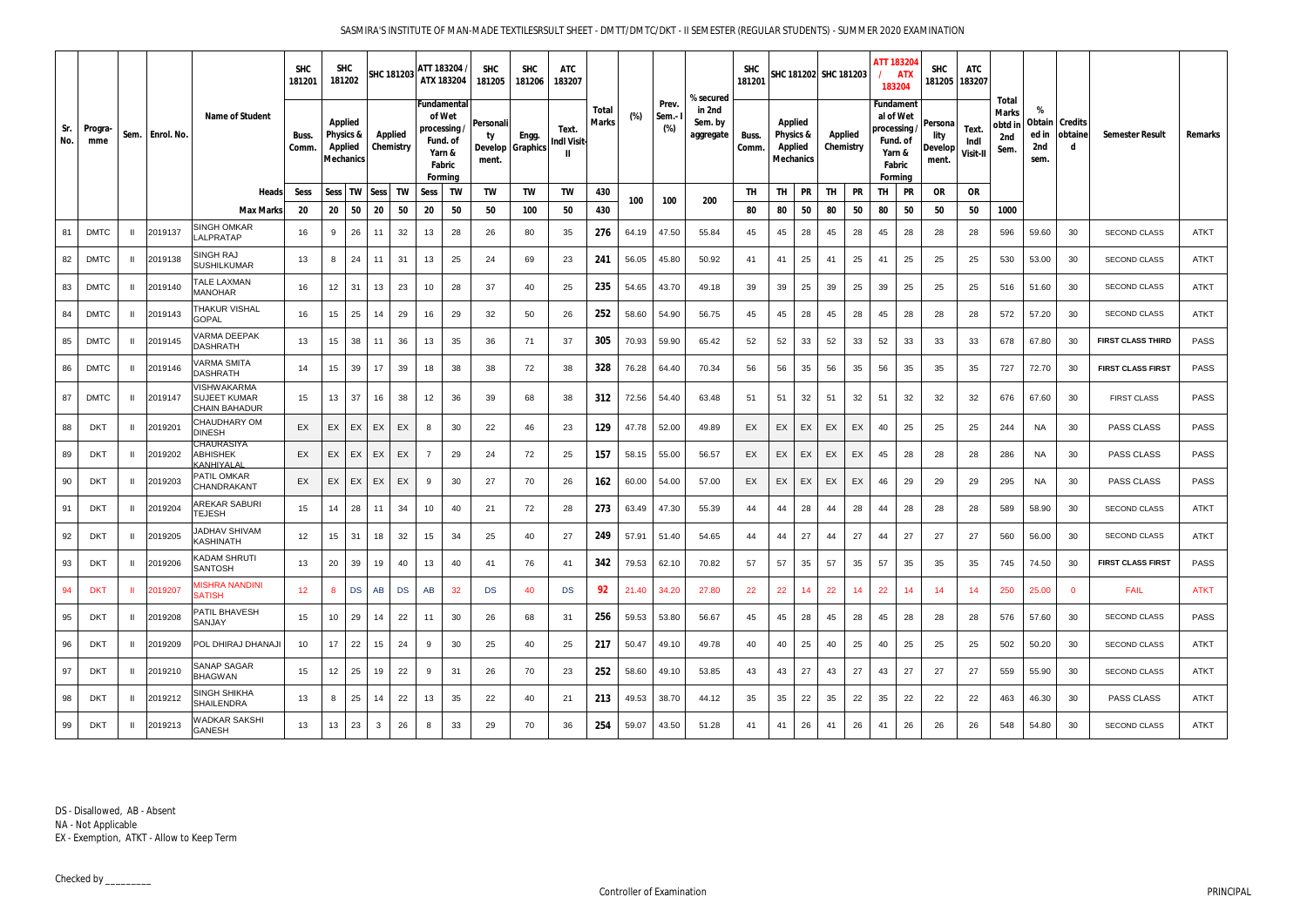## SASMIRA'S INSTITUTE OF MAN-MADE TEXTILESRSULT SHEET - DMTT - IV SEMESTER (REGULAR STUDENTS) - SUMMER 2020 EXAMINATION

|                        |           |                    |                                                  | ATC 183401                                | 183402       |                 | CTT 182403   CTT 182404 |    |                      |    | CTT 182405                             |    | DTT<br>184406          | ATN<br>183407 | <b>ATN</b><br>183408        |                       |       |                         |                                            | ATC 183401                         |                 | ATC<br>183402 | CTT 182403             |                  | CTT 182404           |                 | CTT 182405                        |                  | <b>ATN</b><br>183407 | <b>ATN</b><br>183408             |                                |                                           |                         |                                                       |             |
|------------------------|-----------|--------------------|--------------------------------------------------|-------------------------------------------|--------------|-----------------|-------------------------|----|----------------------|----|----------------------------------------|----|------------------------|---------------|-----------------------------|-----------------------|-------|-------------------------|--------------------------------------------|------------------------------------|-----------------|---------------|------------------------|------------------|----------------------|-----------------|-----------------------------------|------------------|----------------------|----------------------------------|--------------------------------|-------------------------------------------|-------------------------|-------------------------------------------------------|-------------|
| Sr. Progra-<br>No. mme |           | Sem. Enrol. No.    | <b>Name of Student</b>                           | <b>Testing of</b><br><b>Textiles - II</b> | Gen.<br>Engg |                 | Yarn Mfg.<br>Tech - II  |    | Weaving<br>Mechanism |    | Advance<br><b>Textile</b><br>Designs - |    | Garment<br>Mfg<br>Tech | S.& E.A.      | Text.<br>Indi<br>Visit - IV | Total<br><b>Marks</b> | (%)   | Prev.<br>Sem-III<br>(%) | % secured<br>in IV Sem.<br>by<br>aggregate | Testing of<br><b>Textiles - II</b> |                 | Gen.<br>Engg  | Yarn Mfq.<br>Tech - II |                  | Weaving<br>Mechanism |                 | Advance<br>Textile<br>Designs - I |                  | S.& E.A.             | Text.<br>Indl<br><b>Visit-IV</b> | <b>Total Marks</b><br>4th Sem. | Obtained in   % Obtained  <br>in 4th Sem. | Credits<br>Obtain<br>ed | Sem.Result                                            | Remarks     |
|                        |           |                    |                                                  | Heads Sess TW                             | Sess         |                 | <b>TW</b><br>Sess       |    | Sess                 | TW | Sess                                   | TW | TW                     | TW            | TW                          |                       |       |                         |                                            | TH                                 | PR              | TH            | TH                     | <b>PR</b>        | TH                   | <b>PR</b>       | TH                                | PR               | OR                   | OR                               |                                |                                           |                         |                                                       |             |
|                        |           |                    | Max Marks 20                                     | 25                                        | 20           |                 | 20                      | 50 | 20                   | 50 | 20                                     | 50 | 50                     | 25            | 25                          | 375                   | 100   | 100                     | 200                                        | 80                                 | 25              | 80            | 80                     | 50               | 80                   | 50              | 80                                | 50               | 25                   | 25                               | 1000                           |                                           |                         |                                                       |             |
| DMTT                   | IV        | 2018023            | <b>BHADANE</b><br><b>RUSHIKESH</b><br>KISHOR     | 14<br>11                                  | 12           |                 | 12                      | 23 | 12                   | 32 | - 8                                    | 28 | 28                     | 11            | 15                          | 206                   | 54.93 | 45.30                   | 50.12                                      | 40                                 | 13              | 40            | 40                     | 25               | 40                   | 25              | 40                                | 25               | 13                   | 13                               | 520                            | 52.00                                     | 30                      | SECOND CLASS                                          | ATKT        |
| 2 DMTT                 | IV        | 2018024            | <b>BHARADWAJ</b><br><b>SANTOSH</b><br>RADHESHYAM | 15<br>11                                  | 15           |                 | 12                      | 28 | 14                   | 28 | 12                                     | 27 | 26                     | 12            | 12 <sup>°</sup>             | 212                   | 56.53 | 33.80                   | 45.17                                      | 36                                 | 11              | 36            | 36                     | 23               | 36                   | 23              | 36                                | 23               | 11                   | 11                               | 494                            | 49.40                                     | 30                      | PASS CLASS                                            | <b>ATKT</b> |
| 3 DMTT IV              |           | 2018025            | DHAKDE PRANJU<br>ASHOK                           | 17<br>13                                  | 15           |                 | 12                      | 32 | 12                   | 34 | 13                                     | 31 | 30                     | 14            | 14                          | 237                   | 63.20 | 49.10                   | 56.15                                      | 45                                 | 14              | 45            | 45                     | 28               | 45                   | 28              | 45                                | 28               | 14                   | 14                               | 588                            | 58.80                                     | 30                      | <b>SECOND CLASS</b>                                   | <b>ATKT</b> |
| 4 DMTT                 | IV        | 2018026            | <b>DIGRASE PRANAY</b><br>NAMDEORAO               | 14<br>12                                  | 17           |                 | 14                      | 30 | 12                   | 33 | 12                                     | 28 | 28                     | 12            | 13                          | 225                   | 60.00 | 46.30                   | 53.15                                      | 43                                 | 13              | 43            | 43                     | 27               | 43                   | 27              | 43                                | 27               | 13                   | 13                               | 560                            | 56.00                                     | 30                      | <b>SECOND CLASS</b>                                   | ATKT        |
| 5 DMTT                 | IV        | 2018027            | GAHALA RUTUJA<br>SANJAY                          | 18<br>16                                  |              | 19              | 16                      | 40 | 16                   | 41 | 19                                     | 42 | 42                     | 19            | 21                          | 309                   | 82.40 | 60.00                   | 71.20                                      | 57                                 | 18              | 57            | 57                     | 36               | 57                   | 36              | 57                                | 36               | 18                   | 18                               | 756                            | 75.60                                     | 30                      | FIRST CLASS WITH<br><b>DISTICTION</b>                 | PASS        |
| 6 DMTT                 | IV        | 2018028            | <b>GANDHI TUSHAR</b><br>MANSUKH                  | 18<br>15                                  | 18           |                 | 16                      | 42 | 18                   | 43 | 17                                     | 41 | 41                     | 20            | 22                          | 311                   | 82.93 | 71.90                   | 77.42                                      | 62                                 | 19              | 62            | 62                     | 39               | 62                   | 39              | 62                                | 39               | 19                   | 19                               | 795                            | 79.50                                     | 30                      | FIRST CLASS WITH<br><b>DISTICTION</b>                 | <b>PASS</b> |
| 7 DMTT                 | IV        | 2018029            | <b>GAWAD MAYANK</b><br><b>MILIND</b>             | 17<br>13                                  | 15           |                 | 16                      | 28 | 13                   | 32 | 11                                     | 32 | 30                     | 12            | 13                          | 232                   | 61.87 | 39.50                   | 50.68                                      | 41                                 | 13              | 41            | 41                     | 25               | 41                   | 25              | 41                                | 25               | 13                   | 13                               | 551                            | 55.10                                     | 30                      | SECOND CLASS                                          | ATKT        |
| 8 DMTT                 | <b>IV</b> | 2018030            | <b>GHARAT AKSHAY</b><br><b>GANESH</b>            | 14<br>13                                  |              | 15              | 14                      | 30 | 13                   | 32 | 13                                     | 31 | 31                     | 13            | 13 <sup>°</sup>             | 232                   | 61.87 | 0.00                    | 30.93                                      | 25                                 | 8               | 25            | 25                     | 15 <sub>15</sub> | 25                   | 15 <sub>1</sub> | 25                                | 15               | -8                   | -8                               | 426                            | 42.60                                     | $\overline{\mathbf{0}}$ | <b>FAIL</b>                                           | <b>ATKT</b> |
| 9 DMTT                 | IV        | 2018031            | <b>GHARAT ATHARV</b><br><b>DEEPAK</b>            | 15<br>14                                  |              | 16              | 15<br>31                |    | 12                   | 30 | 11                                     | 33 | 32                     | 14            | 13                          | 236                   | 62.93 | 51.10                   | 57.02                                      | 46                                 | 14              | 46            | 46                     | 29               | 46                   | 29              | 46                                | 29               | 14                   | 14                               | 595                            | 59.50                                     | 30                      | SECOND CLASS                                          | <b>ATKT</b> |
| 10 DMTT                | <b>IV</b> | 2018032            | <b>GHARAT CHINMAY</b><br>SANJIV                  | 14<br>15                                  |              | 12 <sup>2</sup> | 14                      | 30 | 12                   | 31 | 11                                     | 27 | 33                     | 13            | 13 <sup>°</sup>             | 225                   | 60.00 | 0.00                    | 30.00                                      | 24                                 | 8               | 24            | 24                     | 15 <sub>1</sub>  | 24                   | 15 <sub>1</sub> | 24                                | 15 <sub>15</sub> | -8                   | -8                               | 414                            | 41.40                                     | $\overline{\mathbf{0}}$ | <b>FAIL</b>                                           | <b>ATKT</b> |
| 11 DMTT IV             |           | 2018033            | <b>GHARAT DHRUVIK</b><br>ANIL                    | 14<br>15                                  | 13           |                 | 14                      | 34 | 12                   | 36 | 13                                     | 33 | 35                     | 16            | 16                          | 251                   | 66.93 | 56.10                   | 61.52                                      | 49                                 | 15              | 49            | 49                     | 31               | 49                   | 31              | 49                                | 31               | 15                   | 15                               | 634                            | 63.40                                     | 30                      | <b>FIRST CLASS</b>                                    | PASS        |
| 12 DMTT                | IV        | 2018034            | <b>GHARAT RITIK</b><br>VIKRAM                    | 12<br>12                                  | 13           |                 | 12                      | 32 | 12                   | 30 | 11                                     | 32 | 34                     | 14            | 13                          | 227                   | 60.53 | 52.10                   | 56.32                                      | 45                                 | 14              | 45            | 45                     | 28               | 45                   | 28              | 45                                | 28               | 14                   | 14                               | 578                            | 57.80                                     | 30                      | <b>SECOND CLASS</b>                                   | PASS        |
|                        |           | 13 DMTT IV 2018035 | <b>GHARAT TEJAS</b><br>/IKAS                     | 14<br>15                                  |              | 12              | AB                      | 34 | AB                   | 35 | 16                                     | 34 | 35                     | 13            | 15                          | 223                   | 59.47 | 55.60                   | 57.53                                      | 46                                 | 14              | 46            | 46                     | 29               | 46                   | 29              | 46                                | 29               | 14                   | 14                               | 582                            | 58.20                                     | 30                      | SECOND CLASS                                          | <b>ATKT</b> |
| 14 DMTT IV             |           | 2018036            | <b>GHARAT</b><br><b>VRUNMAY</b><br>SAMADHAN      | 16<br>14                                  | 16           |                 | 15                      | 36 | 12                   | 37 | 11                                     | 42 | 38                     | 17            | 17                          | 271                   | 72.27 | 57.50                   | 64.88                                      | 52                                 | 16              | 52            | 52                     | 32               | 52                   | 32              | 52                                | 32               | 16                   | 16                               | 675                            | 67.50                                     | 30                      | <b>FIRST CLASS</b>                                    | PASS        |
| 15 DMTT                | IV        | 2018037            | GHARAT YASH<br>RUSHIKESH                         | 14<br>15                                  |              | 16              | 15                      | 34 | 13                   | 36 | 14                                     | 33 | 36                     | 15            | 15                          | 256                   | 68.27 | 50.90                   | 59.58                                      | 48                                 | 15              | 48            | 48                     | 30               | 48                   | 30              | 48                                | 30               | 15                   | 15                               | 631                            | 63.10                                     | 30                      | <b>FIRST CLASS</b>                                    | ATKT        |
| 16 DMTT IV             |           | 2018038            | <b>GOSAVI ANUSHKA</b><br><b>RAMESH</b>           | 18<br>17                                  |              | 16              | 15                      | 32 | 12                   | 33 | 16                                     | 28 | 36                     | 18            | 14                          | 255                   | 68.00 | 55.30                   | 61.65                                      | 49                                 | 15              | 49            | 49                     | 31               | 49                   | 31              | 49                                | 31               | 15                   | 15                               | 638                            | 63.80                                     | 30                      | <b>FIRST CLASS</b>                                    | PASS        |
| 17 DMTT IV             |           | 2018039            | <b>GUPTA SACHIN</b><br><b>RAMBACHAN</b>          | 15<br>14                                  |              | 15              | 12                      | 35 | 12                   | 35 | 16                                     | 34 | 35                     | 16            | 15                          | 254                   | 67.73 | 46.10                   | 56.92                                      | 46                                 | 14              | 46            | 46                     | 28               | 46                   | 28              | 46                                | 28               | 14                   | 14                               | 610                            | 61.00                                     | 30                      | <b>FIRST CLASS</b>                                    | ATKT        |
| 18 DMTT IV             |           |                    | JAISWAR<br>2018040 AMITKUMAR<br><b>DOODHNATH</b> | 10<br>11                                  | -9           |                 | 13<br>28                |    | 12                   | 28 | 13                                     | 28 | 30                     | 12            | 12                          | 206                   | 54.93 | 25.40                   | 40.17                                      | 32                                 | 10 <sup>°</sup> | 32            | 32                     | 20               | 32                   | 20              | 32                                | 20               | 10                   | 10                               | 456                            | 45.60                                     | 30                      | PASS CLASS                                            | <b>ATKT</b> |
| 19 DMTT                | IV        | 2018041            | <b>KADU DISHANGI</b><br><b>PRAKASH</b>           | 18<br>18                                  | 20           |                 | 18                      | 42 | 18                   | 42 | 19                                     | 44 | 45                     | 21            | 21                          | 326                   | 86.93 | 65.60                   | 76.27                                      | 61                                 | 19              | 61            | 61                     | 38               | 61                   | 38              | 61                                | 38               | 19                   | 19                               | 802                            | 80.20                                     | 30                      | <b>FIRST CLASS</b><br>THIRD WITH<br><b>DISTICTION</b> | <b>PASS</b> |
| 20 DMTT IV             |           | 2018042            | <b>KAMBLE HARSHAK</b><br><b>SANTOSH</b>          | 13<br>13                                  |              | 16              | 14                      | 32 | 12                   | 34 | 14                                     | 36 | 36                     | 16            | 12                          | 248                   | 66.13 | 47.50                   | 56.82                                      | 45                                 | 14              | 45            | 45                     | 28               | 45                   | 28              | 45                                | 28               | 14                   | 14                               | 599                            | 59.90                                     | 30                      | <b>SECOND CLASS</b>                                   | ATKT        |

NA - Not Applicable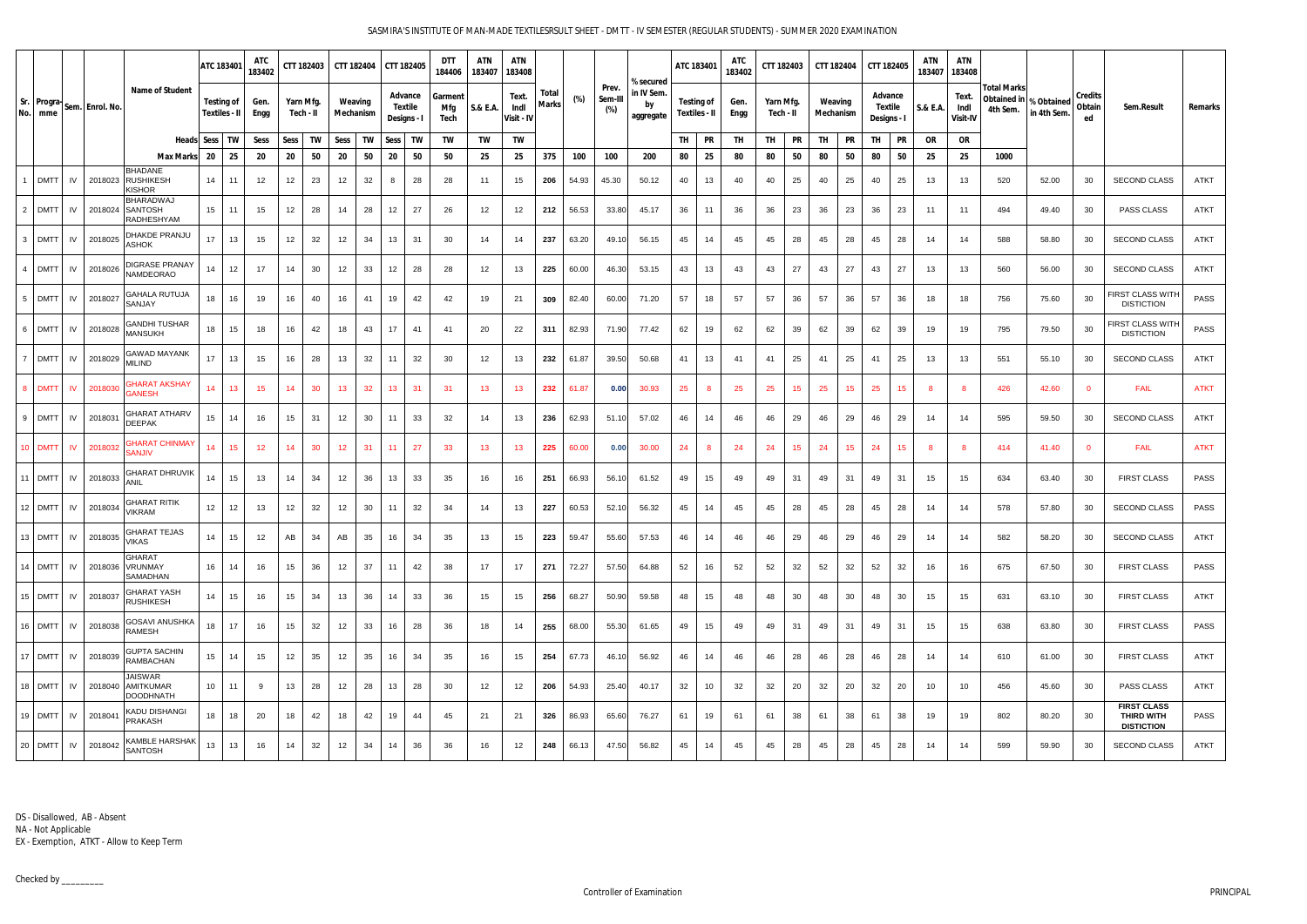## SASMIRA'S INSTITUTE OF MAN-MADE TEXTILESRSULT SHEET - DMTT - IV SEMESTER (REGULAR STUDENTS) - SUMMER 2020 EXAMINATION

|     |            |           |                                    |                                                    | ATC 183401 |                                    | 183402         |                | CTT 182403             | <b>CTT 182404</b> |           | CTT 182405      |                    | DTT<br>184406          | ATN<br>183407   | ATN<br>183408               |                       |       |                         |                                            | ATC 183401                         |                | ATC<br>183402 | <b>CTT 182403</b>      |           | CTT 182404           |     | CTT 182405                        |                 | ATN<br>183407 | <b>ATN</b><br>183408     |                                |                                           |                         |                                                               |             |
|-----|------------|-----------|------------------------------------|----------------------------------------------------|------------|------------------------------------|----------------|----------------|------------------------|-------------------|-----------|-----------------|--------------------|------------------------|-----------------|-----------------------------|-----------------------|-------|-------------------------|--------------------------------------------|------------------------------------|----------------|---------------|------------------------|-----------|----------------------|-----|-----------------------------------|-----------------|---------------|--------------------------|--------------------------------|-------------------------------------------|-------------------------|---------------------------------------------------------------|-------------|
| No. | mme        |           | Sr. Progra Sem. Enrol. No. 1       | <b>Name of Student</b>                             |            | <b>Testing of</b><br>Textiles - II | Gen.<br>Engg   |                | Yarn Mfg.<br>Tech - II | Weaving           | Mechanism | Designs -       | Advance<br>Textile | Garment<br>Mfg<br>Tech | S.& E.A.        | Text.<br>Indl<br>Visit - IV | Total<br><b>Marks</b> | (%)   | Prev.<br>Sem-III<br>(%) | % secured<br>in IV Sem.<br>by<br>aggregate | Testing of<br><b>Textiles - II</b> |                | Gen.<br>Engg  | Yarn Mfg.<br>Tech - II |           | Weaving<br>Mechanism |     | Advance<br>Textile<br>Designs - I |                 | S.& E.A.      | Text<br>Indl<br>Visit-IV | <b>Total Marks</b><br>4th Sem. | Obtained in   % Obtained '<br>in 4th Sem. | Credits<br>Obtain<br>ed | Sem.Result                                                    | Remarks     |
|     |            |           |                                    | Heads Sess TW                                      |            |                                    | Sess           | Sess           | TW                     | Sess              | TW        | Sess            | TW                 | TW                     | TW              | TW                          |                       |       |                         |                                            | TH                                 | <b>PR</b>      | TH            | TH                     | <b>PR</b> | TH                   | PR  | TH                                | <b>PR</b>       | OR            | OR                       |                                |                                           |                         |                                                               |             |
|     |            |           |                                    | Max Marks 20                                       |            | 25                                 | 20             | 20             | 50                     | 20                | 50        | 20              | 50                 | 50                     | 25              | 25                          | 375                   | 100   | 100                     | 200                                        | 80                                 | 25             | 80            | 80                     | 50        | 80                   | 50  | 80                                | 50              | 25            | 25                       | 1000                           |                                           |                         |                                                               |             |
|     | 21 DMTT    | IV        | 2018043                            | <b>KENI DRASHTI</b><br><b>TUSHAR</b>               | 17         | 16                                 | 18             | 18             | 36                     | 12                | 39        | 19              | 40                 | 40                     | 18              | 17                          | 290                   | 77.33 | 56.20                   | 66.77                                      | 53                                 | 17             | 53            | 53                     | 33        | 53                   | 33  | 53                                | 33              | 17            | 17                       | 705                            | 70.50                                     | 30                      | <b>FIRST CLASS</b>                                            | ATKT        |
|     | 22 DMTT    | IV        | 2018045                            | <b>KHATIK SUFYAN</b><br><b>AHMAD ABDULA</b><br>HAI | 15         | 12                                 | 14             | 19             | 33                     | 11                | 32        | 14              | 35                 | 36                     | 15              | 13                          | 249                   | 66.40 | 47.70                   | 57.05                                      | 46                                 | 14             | 46            | 46                     | 29        | 46                   | 29  | 46                                | 29              | 14            | 14                       | 608                            | 60.80                                     | 30                      | <b>FIRST CLASS</b>                                            | ATKT        |
|     | 23 DMTT    | IV        | 2018046                            | GNANASEKARAN<br><b>MARIMUTHU</b>                   | 12         | 13                                 | 13             | 15             | 34                     | 10                | 32        | 10 <sup>1</sup> | 34                 | 34                     | 14              | 15                          | 236                   | 62.93 | 44.80                   | 53.87                                      | 43                                 | 13             | 43            | 43                     | 27        | 43                   | 27  | 43                                | 27              | 13            | 13                       | 571                            | 57.10                                     | 30                      | <b>SECOND CLASS</b>                                           | ATKT        |
|     | 24 DMTT IV |           | 2018049                            | PAGDHARE<br><b>SALONI SANJAY</b>                   | 19         | 18                                 | 19             | 19             | 38                     | 14                | 36        | 15              | 45                 | 43                     | 19              | 15                          | 300                   | 80.00 | 61.00                   | 70.50                                      | 56                                 | 18             | 56            | 56                     | 35        | 56                   | 35  | 56                                | 35              | 18            | 18                       | 739                            | 73.90                                     | 30                      | <b>FIRST CLASS</b>                                            | <b>PASS</b> |
|     | 25 DMTT    | <b>IV</b> | 2018050                            | <b>PASWAN MUKESH</b><br><b>SANJAY</b>              | AB         | 11                                 | AB             | 14             | 25                     | 12                | 25        | AB              | 28                 | 28                     | 12              | 11                          | 166                   | 44.27 | 29.30                   | 36.78                                      | 29                                 | 9              | 29            | 29                     | 18        | 29                   | 18  | 29                                | 18              | -9            | -9                       | 392                            | 39.20                                     | $\overline{0}$          | <b>FAIL</b>                                                   | <b>ATKT</b> |
|     | 26 DMTT    | IV        | 2018051                            | PAWAR SWAPNIL<br><b>NIVAS</b>                      | 18         | 20                                 | 20             | 20             | 44                     | 19                | 44        | 20              | 45                 | 45                     | 22              | 23                          | 340                   | 90.67 | 71.40                   | 81.03                                      | 65                                 | 20             | 65            | 65                     | 41        | 65                   | 41  | 65                                | 41              | 20            | 20                       | 848                            | 84.80                                     | 30                      | <b>FIRST CLASS</b><br><b>SECOND WITH</b><br><b>DISTICTION</b> | PASS        |
|     | 27 DMTT IV |           | 2018053                            | RATHOD KARTIK<br><b>NILKANTH</b>                   | 17         | 13                                 | 15             | 14             | 30                     | 13                | 32        | 18              | 32                 | 34                     | 14              | 13                          | 245                   | 65.33 | 52.80                   | 59.07                                      | 47                                 | 15             | 47            | 47                     | 30        | 47                   | 30  | 47                                | 30              | 15            | 15                       | 615                            | 61.50                                     | 30                      | <b>FIRST CLASS</b>                                            | ATKT        |
|     | 28 DMTT    | IV        | 2018054                            | <b>RAUT CHIRAG</b><br><b>JITENDRA</b>              | 16         | 14                                 | 16             | 14             | 34                     | $12 \overline{ }$ | 33        | 15              | 29                 | 36                     | 16              | 14                          | 249                   | 66.40 | 51.90                   | 59.15                                      | 47                                 | 15             | 47            | 47                     | 30        | 47                   | 30  | 47                                | 30              | 15            | 15                       | 619                            | 61.90                                     | 30                      | <b>FIRST CLASS</b>                                            | ATKT        |
|     | 29 DMTT    | IV        | 2018055                            | RAUT JAGRUT<br>AJAY                                | 15         | 14                                 | 15             | 12             | 32                     | 12                | 32        | 15 <sub>1</sub> | 33                 | 31                     | 13              | 14                          | 238                   | 63.47 | 54.90                   | 59.18                                      | 47                                 | 15             | 47            | 47                     | 30        | 47                   | 30  | 47                                | 30              | 15            | 15                       | 608                            | 60.80                                     | 30                      | <b>FIRST CLASS</b>                                            | <b>ATKT</b> |
|     | 30 DMTT    | IV        | 2018056                            | <b>RAUT NISHANT</b><br><b>MAHESH</b>               | 15         | 15                                 | 18             | 14             | 35                     | 12                | 32        | 15              | 32                 | 37                     | 17              | 15                          | 257                   | 68.53 | 56.70                   | 62.62                                      | 50                                 | 16             | 50            | 50                     | 31        | 50                   | 31  | 50                                | 31              | 16            | 16                       | 648                            | 64.80                                     | 30                      | <b>FIRST CLASS</b>                                            | <b>ATKT</b> |
|     |            |           | 31 DMTT   IV   2018059             | <b>RAVARIA NIKHIL</b><br>AMBA                      | 18         | 18                                 | 19             | 20             | 44                     | 20                | 44        | 19              | 39                 | 42                     | 20              | 23                          | 326                   | 86.93 | 82.40                   | 84.67                                      | 68                                 | 21             | 68            | 68                     | 42        | 68                   | 42  | 68                                | 42              | 21            | 21                       | 855                            | 85.50                                     | 30                      | FIRST CLASS FIRST<br><b>WITH DISTICTION</b>                   | PASS        |
|     | 32 DMTT    | IV        | 2018062                            | SHINDE VAIBHAVI<br>VILAS                           | 19         | 15                                 | 19             | 15             | 32                     | 14                | 33        | 14              | 34                 | 36                     | 16              | 13                          | 260                   | 69.33 | 55.80                   | 62.57                                      | 50                                 | 16             | 50            | 50                     | 31        | 50                   | -31 | 50                                | 31              | 16            | 16                       | 651                            | 65.10                                     | 30                      | <b>FIRST CLASS</b>                                            | ATKT        |
|     |            |           | 33 DMTT IV 2018063                 | SHIRKE<br>PRASHANT TANAJI                          | 18         | 15                                 | 17             | 13             | 38                     | 17                | 38        | 12              | 30                 | 35                     | 15              | 17                          | 265                   | 70.67 | 59.60                   | 65.13                                      | 52                                 | 16             | 52            | 52                     | 33        | 52                   | 33  | 52                                | 33              | 16            | 16                       | 672                            | 67.20                                     | 30                      | <b>FIRST CLASS</b>                                            | PASS        |
|     | 34 DMTT    | IV        | 2018065                            | <b>SINGH NISHANT</b><br><b>RAMCHAL</b>             | AB         | 11                                 | AB             | $8^{\circ}$    | 26                     | 12                | 25        | 12 <sup>7</sup> | 26                 | 26                     | 13              | 16                          | 175                   | 46.67 | 9.10                    | 27.88                                      | 22                                 | $\overline{7}$ | 22            | 22                     | 14        | 22                   | 14  | 22                                | 14              | - 7           | -7                       | 348                            | 34.80                                     | $\overline{0}$          | <b>FAIL</b>                                                   | ATKT        |
|     | 35 DMTT    | <b>IV</b> |                                    | 2018066 TAMORE JAY NITIN                           | 11         | 11                                 | <b>AB</b>      | <b>AB</b>      | 28                     | 10 <sup>°</sup>   | 30        | 10 <sup>°</sup> | 28                 | 27                     | 12 <sup>2</sup> | 13                          | 180                   | 48.00 | 20.20                   | 34.10                                      | 27                                 | 9              | 27            | 27                     | 17        | 27                   | 17  | 27                                | 17 <sup>2</sup> | -9            | - 9                      | 393                            | 39.30                                     | $\overline{0}$          | <b>FAIL</b>                                                   | <b>ATKT</b> |
|     | 36 DMTT IV |           | 2018067                            | THAKUR SAKSHI<br><b>MAHESH</b>                     | 18         | 12                                 | 18             | 15             | 40                     | 16                | 42        | 20              | 44                 | 40                     | 21              | 20                          | 306                   | 81.60 | 70.10                   | 75.85                                      | 61                                 | 19             | 61            | 61                     | 38        | 61                   | 38  | 61                                | 38              | 19            | 19                       | 782                            | 78.20                                     | 30                      | FIRST CLASS WITH<br><b>DISTICTION</b>                         | PASS        |
|     |            |           | 37   DMTT   IV   2018068   SIDDESH | THERADE<br>CHANDRAKANT                             | 13         | 15                                 | - 8            | 8              | 30                     | 13                | 30        | 19              | 32                 | 31                     | 13              | 12                          | 224                   | 59.73 | 51.70                   | 55.72                                      | 45                                 | 14             | 45            | 45                     | 28        | 45                   | 28  | 45                                | 28              | 14            | 14                       | 575                            | 57.50                                     | 30                      | <b>SECOND CLASS</b>                                           | <b>ATKT</b> |
|     |            |           | 38 DMTT IV 2018069                 | VARMA VIKASH<br>SANJAY                             | 12         | 11                                 | $\overline{2}$ | $\overline{7}$ | 26                     | 10                | 25        | 12              | 30                 | 27                     | 12              | 12                          | 186                   | 49.60 | 37.20                   | 43.40                                      | 35                                 | 11             | 35            | 35                     | 22        | 35                   | 22  | 35                                | 22              | 11            | 11                       | 460                            | 46.00                                     | $\overline{0}$          | PASS CLASS+                                                   | ATKT        |
|     | 39 DMTT    |           | IV 2018070                         | VELUNDE TEJAS<br><b>SURESH</b>                     | 13         | 12                                 | 8              | 10             | 30                     | 11                | 30        | 14              | 34                 | 32                     | 13              | 13                          | 220                   | 58.67 | 47.30                   | 52.98                                      | 42                                 | 13             | 42            | 42                     | 26        | 42                   | 26  | 42                                | 26              | 13            | 13                       | 547                            | 54.70                                     | 30                      | <b>SECOND CLASS</b>                                           | ATKT        |
|     |            |           | 40 DMTT   IV   201807              | WANKHADE<br>VAIBHAV VISHNU                         | 18         | 17                                 | 19             | 11             | 40                     | 12                | 40        | 17              | 42                 | 42                     | 20              | 20                          | 298                   | 79.47 | 69.30                   | 74.38                                      | 60                                 | 19             | 60            | 60                     | 37        | 60                   | 37  | 60                                | 37              | 19            | 19                       | 766                            | 76.60                                     | 30                      | <b>FIRST CLASS WITH</b><br><b>DISTICTION</b>                  | PASS        |

NA - Not Applicable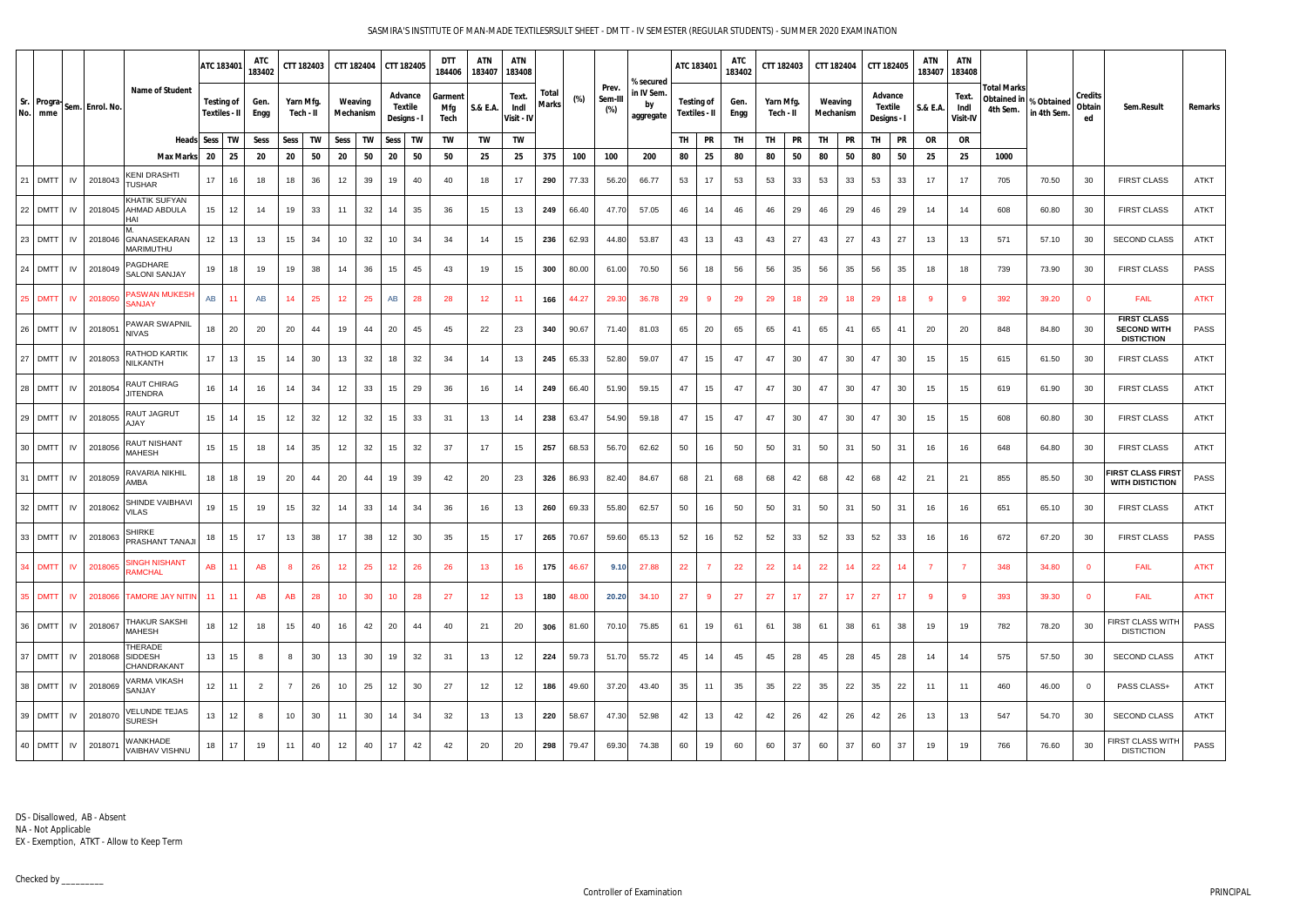## SASMIRA'S INSTITUTE OF MAN-MADE TEXTILESRSULT SHEET - DMTT - IV SEMESTER (REGULAR STUDENTS) - SUMMER 2020 EXAMINATION

|                                           |                                                       | ATC 183401      |                                    | <b>ATC</b><br>183402 |                 | CTT 182403             | CTT 182404           |    | CTT 182405      |                                          | <b>DTT</b><br>184406          | ATN<br>183407 | <b>ATN</b><br>183408        |                       |       |                         | % secured                    |    | ATC 183401                  | <b>ATC</b><br>183402 |           | CTT 182403 | <b>CTT 182404</b>    |           | CTT 182405                        |    | <b>ATN</b> | <b>ATN</b><br>183407 183408 |                                                            |             |                                |                                              |             |
|-------------------------------------------|-------------------------------------------------------|-----------------|------------------------------------|----------------------|-----------------|------------------------|----------------------|----|-----------------|------------------------------------------|-------------------------------|---------------|-----------------------------|-----------------------|-------|-------------------------|------------------------------|----|-----------------------------|----------------------|-----------|------------|----------------------|-----------|-----------------------------------|----|------------|-----------------------------|------------------------------------------------------------|-------------|--------------------------------|----------------------------------------------|-------------|
| Sr. Progra-<br>Sem. Enrol. No.<br>No. mme | <b>Name of Student</b>                                |                 | Testing of<br><b>Textiles - II</b> | Gen.<br>Engg         |                 | Yarn Mfg.<br>Tech - II | Weaving<br>Mechanism |    |                 | Advance<br><b>Textile</b><br>Designs - I | Garment<br><b>Mfg</b><br>Tech | S.& E.A.      | Text.<br>Indl<br>Visit - IV | Total<br><b>Marks</b> | (%)   | Prev.<br>Sem-III<br>(%) | in IV Sem<br>by<br>aggregate |    | Testing of<br>Textiles - II | Gen.<br>Engg         | Yarn Mfg. | Tech - II  | Weaving<br>Mechanism |           | Advance<br>Textile<br>Designs - I |    | S.& E.A.   | Text.<br>Indl<br>Visit-IV   | <b>Total Marks</b><br>Obtained in   % Obtained<br>4th Sem. | in 4th Sem. | <b>Credits</b><br>Obtain<br>ed | Sem.Result                                   | Remarks     |
|                                           | Heads Sess TW                                         |                 |                                    | Sess                 | Sess            | TW                     | Sess                 | TW | Sess            | TW                                       | TW                            | TW            | TW                          |                       |       |                         |                              | TH | PR                          | TH                   | <b>TH</b> | <b>PR</b>  | TH                   | <b>PR</b> | TH                                | PR | OR         | OR                          |                                                            |             |                                |                                              |             |
|                                           | Max Marks 20                                          |                 | 25                                 | 20                   | 20              | 50                     | 20                   | 50 | 20              | 50                                       | 50                            | 25            | 25                          | 375                   | 100   | 100                     | 200                          | 80 | 25                          | 80                   | 80        | 50         | 80                   | 50        | 80                                | 50 | 25         | 25                          | 1000                                                       |             |                                |                                              |             |
| 41 DMTT<br>IV<br>2018072                  | YADAV ROHIT<br><b>RAJENDRA</b>                        | 12              | 11                                 | 6                    | $5\overline{5}$ | 27                     | 10                   | 26 | 12              | 32                                       | 28                            | 14            | 13                          | 196                   | 52.27 | 29.10                   | 40.68                        | 33 | 10 <sup>°</sup>             | 33                   | 33        | 20         | 33                   | 20        | 33                                | 20 | 10         | 10                          | 451                                                        | 45.10       | $\overline{0}$                 | PASS CLASS+                                  | <b>ATKT</b> |
| 42 DMTT<br>IV<br>2019001                  | <b>GHARAT ADITYA</b><br><b>SUHAS</b>                  | 15              | 16                                 | 6                    | $\overline{7}$  | 38                     | 12                   | 36 | 15              | 39                                       | 39                            | 19            | 17                          | 259                   | 69.07 | 50.90                   | 59.98                        | 48 | 15                          | 48                   | 48        | 30         | 48                   | 30        | 48                                | 30 | 15         | 15                          | 634                                                        | 63.40       | 30                             | <b>FIRST CLASS</b>                           | <b>ATKT</b> |
| 43 DMTT<br>IV<br>2019002                  | <b>GIRI SURAJ NAKUL</b>                               | 14              | 11                                 | AB                   | 5               | 28                     | 11                   | 29 | 15              | 29                                       | 28                            | 12            | 13                          | 195                   | 52.00 | 29.30                   | 40.65                        | 33 | 10 <sup>1</sup>             | 33                   | 33        | 20         | 33                   | 20        | 33                                | 20 | 10         | 10                          | 450                                                        | 45.00       | $\overline{0}$                 | PASS CLASS+                                  | <b>ATKT</b> |
| <b>IV</b><br>44 DMTT<br>2019004           | <b>KHARWAR</b><br><b>ROSHAN</b><br><b>ARKESHWAR</b>   | 14              | 12 <sub>2</sub>                    | 5                    | $\mathbf{3}$    | 30                     | 10 <sup>°</sup>      | 32 | 12 <sup>7</sup> | 28                                       | 29                            | 13            | 14                          | 202                   | 53.87 | 28.10                   | 40.98                        | 33 | 10 <sup>°</sup>             | 33                   | 33        | 20         | 33                   | 20        | 33                                | 20 | 10         | 10 <sup>°</sup>             | 457                                                        | 45.70       | $\overline{0}$                 | <b>FAIL</b>                                  | <b>ATKT</b> |
| 45 DMTT<br><b>IV</b><br>2019005           | <b><i>IISHRA RAMESH</i></b><br>NIL                    | 15 <sub>1</sub> | 11                                 | $\mathbf{3}$         | $5^{\circ}$     | 25                     | 10 <sup>°</sup>      | 25 | 13 <sup>°</sup> | 26                                       | 26                            | 12            | 12 <sup>2</sup>             | 183                   | 48.80 | 26.40                   | 37.60                        | 30 | 9                           | 30                   | 30        | 19         | 30                   | 19        | 30                                | 19 | -9         | -9                          | 417                                                        | 41.70       | $\overline{0}$                 | <b>FAIL</b>                                  | <b>ATKT</b> |
| 46 DMTT<br>IV<br>2019006                  | <b>NISHAD RITESH</b><br><b>RAJESH</b>                 | 12              | 15                                 | 8                    | 2               | 33                     | 13                   | 34 | 15              | 36                                       | 32                            | 16            | 15                          | 231                   | 61.60 | 51.00                   | 56.30                        | 45 | 14                          | 45                   | 45        | 28         | 45                   | 28        | 45                                | 28 | 14         | 14                          | 582                                                        | 58.20       | 30                             | <b>SECOND CLASS</b>                          | ATKT        |
| 47 DMTT<br><b>IV</b><br>2019007           | <b>PATIL MANISH</b><br><b>RAVINDRA</b>                | 9               | 11                                 | $\overline{4}$       | $\overline{7}$  | 30                     | 11                   | 28 | 12 <sup>7</sup> | 32                                       | 30                            | 14            | 13                          | 201                   | 53.60 | 27.60                   | 40.60                        | 32 | 10 <sup>°</sup>             | 32                   | 32        | 20         | 32                   | 20        | 32                                | 20 | 10         | 10                          | 451                                                        | 45.10       | $\mathbf 0$                    | <b>FAIL</b>                                  | <b>ATKT</b> |
| 48 DMTT<br>IV<br>2019008                  | PAWAL ANIL<br>KALYAN                                  | 17              | 16                                 | $\overline{7}$       | 6               | 35                     | 10                   | 35 | 12              | 38                                       | 38                            | 18            | 16                          | 248                   | 66.13 | 51.20                   | 58.67                        | 47 | 15                          | 47                   | 47        | 29         | 47                   | 29        | 47                                | 29 | 15         | 15                          | 615                                                        | 61.50       | 30                             | <b>FIRST CLASS</b>                           | <b>ATKT</b> |
| 49 DMTT<br><b>IV</b><br>2019009           | <b>PRAJAPATI</b><br><b>JITENDRA</b><br>RAMDULLARE     | 18              | 15                                 | 12                   | 11              | 36                     | 15                   | 36 | 16              | 36                                       | 37                            | 16            | 17                          | 265                   | 70.67 | 58.80                   | 64.73                        | 52 | 16                          | 52                   | 52        | 32         | 52                   | 32        | 52                                | 32 | 16         | 16                          | 669                                                        | 66.90       | 30                             | <b>FIRST CLASS</b>                           | ATKT        |
| 50 DMTT   IV   2019010                    | <b>SINGH AKASH</b><br><b>AJAY</b>                     | 18              | 15                                 | 12                   | 10 <sup>1</sup> | 37                     | 12                   | 37 | 17              | 37                                       | 36                            | 17            | 16                          | 264                   | 70.40 | 50.10                   | 60.25                        | 48 | 15                          | 48                   | 48        | 30         | 48                   | 30        | 48                                | 30 | 15         | 15                          | 639                                                        | 63.90       | 30                             | <b>FIRST CLASS</b>                           | <b>ATKT</b> |
| IV<br>51 DMTT<br>201901                   | <b>SINGH RISHABH</b><br><b>INDRASEN</b>               | 18              | 15                                 | 16                   | 15              | 42                     | 17                   | 41 | 19              | 43                                       | 43                            | 20            | 18                          | 307                   | 81.87 | 63.70                   | 72.78                        | 58 | 18                          | 58                   | 58        | 36         | 58                   | 36        | 58                                | 36 | 18         | 18                          | 759                                                        | 75.90       | 30                             | <b>FIRST CLASS WITH</b><br><b>DISTICTION</b> | PASS        |
| 52 DMTT<br>IV<br>2019012                  | <b>SINGH SATYAM</b><br><b>ITENDRA</b>                 | 14              | 11                                 | 14                   | 6               | 28                     | 11                   | 30 | 12              | 28                                       | 26                            | 11            | 13                          | 204                   | 54.40 | 37.90                   | 46.15                        | 37 | 12                          | 37                   | 37        | 23         | 37                   | 23        | 37                                | 23 | 12         | 12                          | 494                                                        | 49.40       | 30                             | PASS CLASS                                   | <b>ATKT</b> |
| IV<br>2019013<br>53 DMTT                  | VEERABATHINI<br>SANDEEP<br>PARAMESHWAR                | 19              | 15                                 | 10 <sup>°</sup>      | 10              | 42                     | 16                   | 38 | 19              | 45                                       | 42                            | 21            | 18                          | 295                   | 78.67 | 66.10                   | 72.38                        | 58 | 18                          | 58                   | 58        | 36         | 58                   | 36        | 58                                | 36 | 18         | 18                          | 747                                                        | 74.70       | 30                             | <b>FIRST CLASS</b>                           | <b>ATKT</b> |
| 54 DMTT<br>IV 2019014                     | <b>WARATKAR</b><br><b>SANSKRUTI</b><br><b>KHEMRAJ</b> | 19              | 16                                 | 13                   | 14              | 38                     | 18                   | 38 | 19              | 30                                       | 38                            | 19            | 19                          | 281                   | 74.93 | 61.90                   | 68.42                        | 55 | 17                          | 55                   | 55        | 34         | 55                   | 34        | 55                                | 34 | 17         | 17                          | 709                                                        | 70.90       | 30                             | <b>FIRST CLASS</b>                           | PASS        |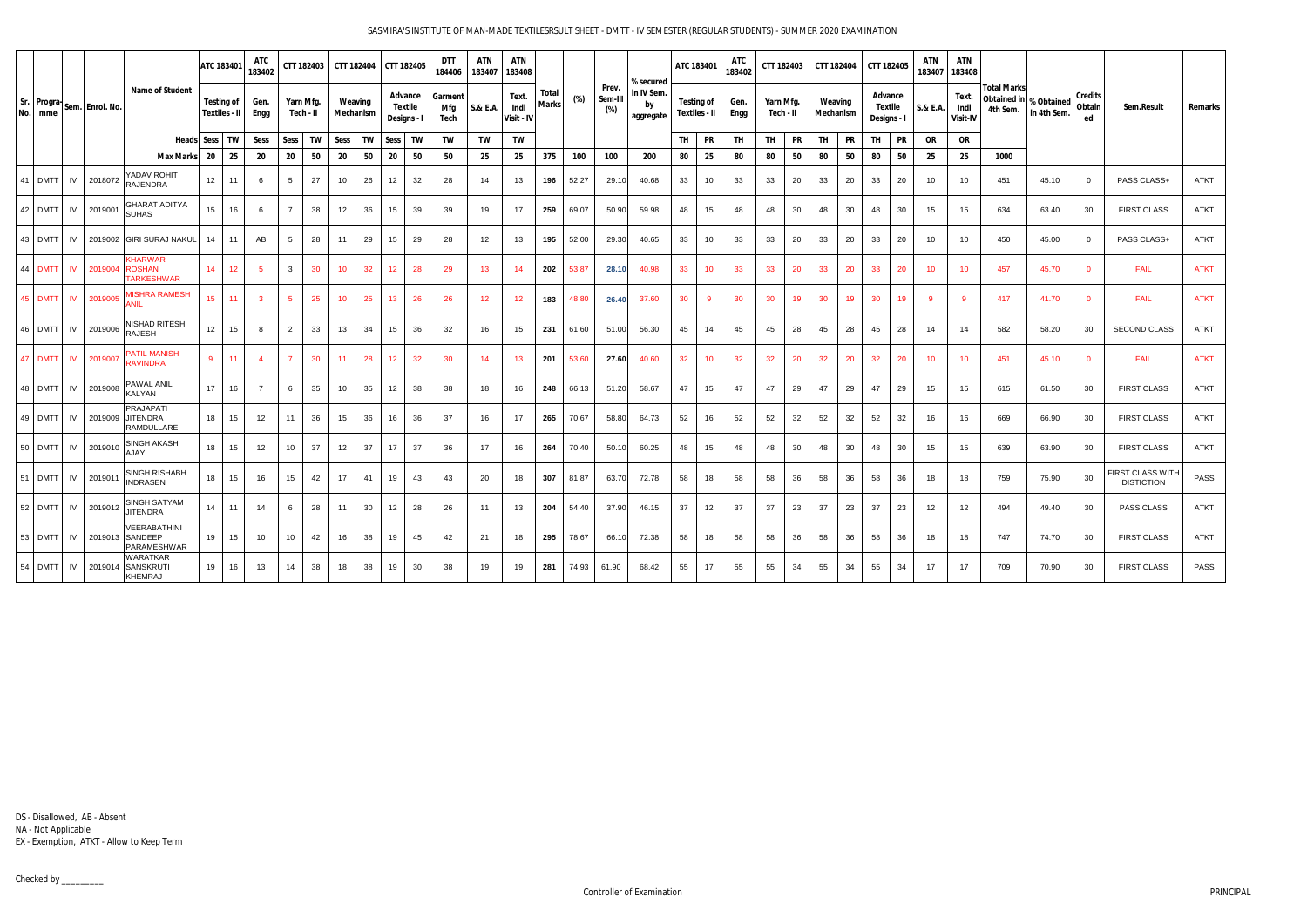|                         |                |           |                 |                                       | ATC 183401                                | <b>ATC</b><br>183402 | <b>CTX 182403</b>                                    |                 | <b>CTX 182404</b>                            | CTX 182405                        |                 | CTX 182406           | ATN<br>183407                   | ATN<br>183408 |                |       |                            | % secured                    | ATC 183401                         |    | <b>ATC</b><br>183402 | <b>CTX 182403</b>                    |                                             | CTX 182404            |    | CTX 182405       |                    | CTX 182406  | <b>ATN</b><br>18340<br>$\overline{7}$ | <b>ATN</b><br>183408       |                                        |                                 |                           |                                                               |             |
|-------------------------|----------------|-----------|-----------------|---------------------------------------|-------------------------------------------|----------------------|------------------------------------------------------|-----------------|----------------------------------------------|-----------------------------------|-----------------|----------------------|---------------------------------|---------------|----------------|-------|----------------------------|------------------------------|------------------------------------|----|----------------------|--------------------------------------|---------------------------------------------|-----------------------|----|------------------|--------------------|-------------|---------------------------------------|----------------------------|----------------------------------------|---------------------------------|---------------------------|---------------------------------------------------------------|-------------|
| Sr.<br>No.              | Progra-<br>mme |           | Sem. Enrol. No. | <b>Name of Student</b>                | <b>Testing of</b><br><b>Textiles - II</b> | Gen.<br>Engg         | Dyeing<br>echnology of<br>Synthetic<br><b>Fibres</b> |                 | Printing<br>Tech.of<br><b>Natural Fibres</b> | <b>Technology</b><br>of Finishing |                 | Colour<br>t & C.C.A. | Vleasuremen S.& E.A. Indi Visit | Text.<br>IV   | Total<br>Marks | (%)   | Previous<br>Sem.-II<br>(%) | in IV Sem<br>by<br>aggregate | <b>Testing of</b><br>Textiles - II |    | Gen.<br>Engg         | Dyeing<br>Synthetic<br><b>Fibres</b> | echnology of Printing Tech.of Technology of | <b>Natural Fibres</b> |    | <b>Finishing</b> | Colour<br>& C.C.A. | Measurement | S.8<br>E.A.                           | Text.<br>Indl Visit-<br>IV | Total Marks<br>Obtained in<br>4th Sem. | %<br>Obtained<br>in 4th<br>Sem. | <b>Credits</b><br>Obtaine | <b>Semester Result</b>                                        | Remarks     |
|                         |                |           |                 | Heads                                 | TW<br>Sess                                | Sess                 | TW<br>Sess                                           | Sess            | TW                                           | TW<br>Sess                        | Sess            | TW                   | TW                              | TW            |                |       |                            |                              | <b>TH</b>                          | PR | TH                   | TH.                                  | TH<br>PR                                    | <b>PR</b>             | TH | <b>PR</b>        | TH                 | PR          | OR                                    | OR                         |                                        |                                 |                           |                                                               |             |
|                         |                |           |                 | <b>Max Marks</b>                      | 20<br>25                                  | 20                   | 20<br>25                                             | 20              | 25                                           | 20<br>50                          | 20              | 25                   | 25                              | 25            | 320            | 100   | 100                        | 200                          | 80                                 | 25 | 80                   | 80                                   | 80<br>-25                                   | 25                    | 80 | 50               | 80                 | 25          | 25                                    | 25                         | 1000                                   |                                 |                           |                                                               |             |
|                         | <b>DMTC</b>    | IV        | 2018058         | RAUT RITIK RAJENDRA                   | 18                                        | 15<br>12             | 15<br>21                                             | 17              | 18                                           | 37<br>18                          | 19              | 22                   | 21                              | 16            | 249            | 77.81 | 63.90                      | 70.86                        | 57                                 | 18 | 57                   | 57                                   | 57<br>18                                    | 18                    | 57 | 35               | 57                 | 18          | 18                                    | 18                         | 734                                    | 73.40                           | 30                        | <b>FIRST CLASS</b>                                            | PASS        |
| $\overline{2}$          | <b>DMTC</b>    | IV        | 2018137         | <b>DEO HARDIK ANAND</b>               | 17<br>14                                  | 16                   | 27<br>11                                             | 18              | 20                                           | 18<br>45                          | 17              | 22                   | 21                              | 18            | 264            | 82.50 | 69.00                      | 75.75                        | 61                                 | 19 | 61                   | 61                                   | 19<br>61                                    | 19                    | 61 | 38               | 61                 | 19          | 19                                    | 19                         | 782                                    | 78.20                           | 30                        | <b>IRST CLASS WITH</b><br><b>DISTINCTION</b>                  | PASS        |
| $\overline{\mathbf{3}}$ | <b>DMTC</b>    | IV        | 2018138         | DHUMAL VAIBHAV<br><b>IOHAN</b>        | 13<br>14                                  | 13                   | $\overline{7}$<br>14                                 | 14              | 18                                           | 36<br>11                          | 18              | 21                   | 20                              | 18            | 217            | 67.81 | 53.40                      | 60.61                        | 48                                 | 15 | 48                   | 48                                   | 15<br>48                                    | 15                    | 48 | 30               | 48                 | 15          | 15                                    | 15                         | 625                                    | 62.50                           | 30                        | <b>FIRST CLASS</b>                                            | <b>ATKT</b> |
| $\overline{4}$          | <b>DMTC</b>    | IV        | 2018139         | DUBEY SURAJ<br><b>PRAMOD</b>          | 16<br>16                                  | 13                   | 18<br>9                                              | 14              | 19                                           | 16<br>35                          | 16              | 21                   | 20                              | 16            | 229            | 71.56 | 61.10                      | 66.33                        | 53                                 | 17 | 53                   | 53                                   | 17<br>53                                    | 17                    | 53 | 33               | 53                 | 17          | 17                                    | 17                         | 682                                    | 68.20                           | 30                        | <b>FIRST CLASS</b>                                            | PASS        |
| $5\overline{5}$         | <b>DMTC</b>    | IV        | 2018141         | <b>GIRI PRAMOD D</b>                  | 11<br>14                                  | 10                   | 13<br>11                                             | 15              | 16                                           | 32<br>16                          | 18              | 19                   | 18                              | 16            | 209            | 65.31 | 47.00                      | 56.16                        | 45                                 | 14 | 45                   | 45                                   | 14<br>45                                    | 14                    | 45 | 28               | 45                 | 14          | 14                                    | 14                         | 591                                    | 59.10                           | 30                        | SECOND CLASS                                                  | <b>ATKT</b> |
| 6                       | <b>DMTC</b>    | IV        | 2018142         | <b>GUPTA KUSH DILIP</b>               | 17<br>11                                  | 15                   | 10<br>9                                              | 14              | 14                                           | 13<br>30                          | 15              | 19                   | 19                              | 15            | 201            | 62.81 | 38.40                      | 50.61                        | 40                                 | 13 | 40                   | 40                                   | 13<br>40                                    | 13                    | 40 | 25               | 40                 | 13          | 13                                    | 13                         | 544                                    | 54.40                           | 30                        | SECOND CLASS                                                  | <b>ATKT</b> |
| $\overline{7}$          | <b>DMTC</b>    | IV        | 2018144         | JADHAV SHUBHAM<br><b>TUKARAM</b>      | 19<br>16                                  | 15                   | 21<br>11                                             | 18              | 24                                           | 19<br>44                          | 20              | 24                   | 23                              | 20            | 274            | 85.63 | 71.20                      | 78.41                        | 63                                 | 20 | 63                   | 63                                   | 20<br>63                                    | 20                    | 63 | 39               | 63                 | 20          | 20                                    | 20                         | 811                                    | 81.10                           | 30                        | <b>FIRST CLASS</b><br>THIRD WITH<br><b>DISTINCTION</b>        | PASS        |
| 8                       | <b>DMTC</b>    | IV        | 2018145         | ADHAV SUHAS<br>CHANDRAKANT            | 18<br>16                                  | 19                   | 15<br>20                                             | 19              | 24                                           | 43<br>19                          | 19              | 24                   | 23                              | 20            | 279            | 87.19 | 73.50                      | 80.34                        | 64                                 | 20 | 64                   | 64                                   | 20<br>64                                    | 20                    | 64 | 40               | 64                 | 20          | 20                                    | 20                         | 823                                    | 82.30                           | 30                        | <b>FIRST CLASS</b><br><b>FIRST WITH</b><br><b>DISTINCTION</b> | PASS        |
| 9                       | <b>DMTC</b>    | IV        | 2018146         | JHA LAXMAN MANOJ                      | 11<br>11                                  | 11                   | 9<br>10 <sup>1</sup>                                 | 13              | 10                                           | 14<br>28                          | 13              | 20                   | 19                              | 16            | 185            | 57.81 | 21.20                      | 39.51                        | 32                                 | 10 | 32                   | 32                                   | 10<br>32                                    | 10                    | 32 | 20               | 32                 | 10          | 10                                    | 10                         | 457                                    | 45.70                           | 30                        | PASS CLASS                                                    | <b>ATKT</b> |
| 10                      | <b>DMTC</b>    | <b>IV</b> | 2018147         | <b>KADAM HARSH TANAJ</b>              | 11<br>11                                  | -5                   | 10 <sup>1</sup><br>$\overline{4}$                    | 14              | 18                                           | 30<br>10 <sup>1</sup>             | 15              | 14                   | 14                              | 16            | 172            | 53.75 | 13.90                      | 33.83                        | 27                                 | 8  | 27                   | 27                                   | 27<br>8                                     |                       | 27 | 17               | 27                 | -8          | 8                                     | -8                         | 399                                    | 39.90                           | $\overline{\mathbf{0}}$   | <b>FAIL</b>                                                   | <b>ATKT</b> |
| 11                      | <b>DMTC</b>    | IV        | 2018148         | <b>KADAM KIRAN DEEPAK</b>             | 16<br>17                                  | 14                   | 11<br>8                                              | 13              | 16                                           | 15<br>32                          | 13              | 18                   | 18                              | 15            | 206            | 64.38 | 54.40                      | 59.39                        | 48                                 | 15 | 48                   | 48                                   | 15<br>48                                    | 15                    | 48 | 30               | 48                 | 15          | 15                                    | 15                         | 614                                    | 61.40                           | 30                        | <b>FIRST CLASS</b>                                            | PASS        |
| 12                      | <b>DMTC</b>    | IV        | 2018149         | KINI ABHISHEK<br><b>RADIP</b>         | 16<br>10                                  | 12                   | 10<br>$\overline{7}$                                 | 13              | 10                                           | 36<br>13                          | 14              | 18                   | 18                              | 14            | 191            | 59.69 | 51.00                      | 55.34                        | 44                                 | 14 | 44                   | 44                                   | 14<br>44                                    | 14                    | 44 | 28               | 44                 | 14          | 14                                    | 14                         | 567                                    | 56.70                           | 30                        | SECOND CLASS                                                  | <b>ATKT</b> |
| 13                      | <b>DMTC</b>    | IV.       | 2018150         | <b>KUMAR ASWANI</b><br><b>AHENDRA</b> | 8 <sup>8</sup><br>11                      | 12                   | 11<br>10 <sup>°</sup>                                | 11              | 13 <sup>°</sup>                              | 28<br>14                          | 16              | 14                   | 14                              | 13            | 175            | 54.69 | 14.20                      | 34.44                        | 28                                 | 9  | 28                   | 28                                   | 9<br>28                                     | -9                    | 28 | 17               | 28                 | -9          | 9                                     | -9                         | 414                                    | 41.40                           | $\overline{0}$            | <b>FAIL</b>                                                   | <b>ATKT</b> |
| 14                      | <b>DMTC</b>    | IV        | 2018151         | MORE SWARUP RAJU                      | 15<br>14                                  | 12                   | 11<br>18                                             | 14              | 18                                           | 16<br>41                          | 17              | 21                   | 20                              | 18            | 235            | 73.44 | 55.40                      | 64.42                        | 52                                 | 16 | 52                   | 52                                   | 16<br>52                                    | 16                    | 52 | 32               | 52                 | 16          | 16                                    | 16                         | 675                                    | 67.50                           | 30                        | <b>FIRST CLASS</b>                                            | <b>ATKT</b> |
| 15                      | <b>DMTC</b>    | <b>IV</b> | 2018152         | <b>ARIKH ANKIT</b><br><b>HRAWAN</b>   | 11<br>11                                  | 14                   | 10 <sup>°</sup>                                      | 12 <sup>°</sup> | 14                                           | 10 <sup>1</sup><br>24             | 15 <sub>1</sub> | 14                   | 14                              | 14            | 171            | 53.44 | 21.30                      | 37.37                        | 30                                 | -9 | 30                   | 30                                   | 30<br>-9                                    |                       | 30 | 19               | 30                 |             | -9                                    |                            | 424                                    | 42.40                           | $\Omega$                  | <b>FAIL</b>                                                   | <b>ATKT</b> |
|                         | 16 DMTC        | IV        | 2018154         | PRAJAPATI<br>DHANANJAY<br>LALCHAND    | 16<br>14                                  | 9                    | 13<br>10 <sup>1</sup>                                | 15              | 12                                           | 32<br>14                          | 12              | 21                   | 20                              | 16            | 204            | 63.75 | 54.90                      | 59.33                        | 47                                 | 15 | 47                   | 47                                   | 15<br>47                                    | 15                    | 47 | 30               | 47                 | 15          | 15                                    | 15                         | 606                                    | 60.60                           | 30                        | <b>FIRST CLASS</b>                                            | PASS        |
| 17                      | <b>DMTC</b>    | IV        |                 | 2018155 RANE DHAVAL VIVEK             | AB<br>14                                  | AB                   | $\overline{7}$<br>15                                 | 12              | 15                                           | 14<br>21                          | 13              | 19                   | 18                              | 16            | 164            | 51.25 | 46.50                      | 48.88                        | 39                                 | 12 | 39                   | 39                                   | 12<br>39                                    | 12                    | 39 | 24               | 39                 | 12          | 12                                    | 12                         | 494                                    | 49.40                           | 30                        | PASS CLASS +                                                  | <b>ATKT</b> |
|                         | 18 DMTC        | IV        | 2018156         | RAWOOL RUPESH<br>SANJAY               | 18<br>14                                  | 15                   | 12<br>20                                             | 18              | 20                                           | 32<br>18                          | 19              | 21                   | 20                              | 18            | 245            | 76.56 | 70.70                      | 73.63                        | 59                                 | 18 | 59                   | 59                                   | 18<br>59                                    | 18                    | 59 | 37               | 59                 | 18          | 18                                    | 18                         | 744                                    | 74.40                           | 30                        | <b>FIRST CLASS</b>                                            | PASS        |
|                         | 19 DMTC        | IV        | 2018157         | SARODE KHUSHAL<br>RAJENDRA            | 14<br>15                                  | 10                   | 18<br>9                                              | 15              | 16                                           | 15<br>40                          | 16              | 19                   | 18                              | 15            | 220            | 68.75 | 51.80                      | 60.28                        | 48                                 | 15 | 48                   | 48                                   | 15<br>48                                    | 15                    | 48 | 30               | 48                 | 15          | 15                                    | 15                         | 628                                    | 62.80                           | 30                        | <b>FIRST CLASS</b>                                            | <b>ATKT</b> |
|                         | 20 DMTC        | IV        | 2018158*        | SARVADE AMOL<br><b>BHIMRAO</b>        | 16<br>10                                  | 11                   | 12<br>11                                             | 14              | 10                                           | 12<br>20                          | 18              | 22                   | 21                              | 14            | 191            | 59.69 | 43.90                      | 51.79                        | 41                                 | 13 | 41                   | 41                                   | 13<br>41                                    | 13                    | 41 | 26               | 41                 | 13          | 13                                    | 13                         | 541                                    | 54.10                           | 30                        | SECOND CLASS                                                  | <b>ATKT</b> |
| 21                      | <b>DMTC</b>    | IV        | 2018159         | SHAIKH SOHAIB<br>RASHID               | 15<br>11                                  | $\overline{7}$       | $\overline{7}$<br>19                                 | 15              | 10                                           | 10<br>31                          | 13              | 20                   | 19                              | 14            | 191            | 59.69 | 42.00                      | 50.84                        | 41                                 | 13 | 41                   | 41                                   | 13<br>41                                    | 13                    | 41 | 25               | 41                 | 13          | 13                                    | 13                         | 540                                    | 54.00                           | 30                        | SECOND CLASS                                                  | <b>ATKT</b> |
| 22                      | <b>DMTC</b>    | <b>IV</b> | 2018160         | <b>SINGH RAHUL MANOJ</b>              | $10-10$<br>13                             | $\overline{4}$       | $\overline{4}$<br>10 <sup>1</sup>                    | 12 <sup>7</sup> | 18                                           | 27<br>8                           | 11              | 15                   | 14                              | 16            | 162            | 50.63 | 14.00                      | 32.31                        | 26                                 | 8  | 26                   | 26                                   | $\overline{\mathbf{8}}$<br>26               | 8                     | 26 | 16               | 26                 | 8           | $\overline{\mathbf{8}}$               | 8                          | 382                                    | 38.20                           | $\overline{\mathbf{0}}$   | <b>FAIL</b>                                                   | <b>ATKT</b> |
| 23                      | <b>DMTC</b>    | IV        | 2018161         | TANDEL CHINMAY<br>PRAKASH             | 12<br>16                                  | 16                   | 6<br>19                                              | 14              | 10                                           | 13<br>30                          | 16              | 19                   | 18                              | 16            | 205            | 64.06 | 56.70                      | 60.38                        | 48                                 | 15 | 48                   | 48                                   | 15<br>48                                    | 15                    | 48 | 30               | 48                 | 15          | 15                                    | 15                         | 613                                    | 61.30                           | 30                        | <b>FIRST CLASS</b>                                            | <b>ATKT</b> |
| 24                      | <b>DMTC</b>    | IV        | 2018162         | TANDEL PRAJYOT<br><b>HEMANT</b>       | 16<br>10                                  | 14                   | 10 <sup>1</sup><br>$\overline{7}$                    | 15              | 18                                           | 15<br>28                          | 15              | 19                   | 18                              | 17            | 202            | 63.13 | 51.50                      | 57.31                        | 46                                 | 14 | 46                   | 46                                   | 14<br>46                                    | 14                    | 46 | 29               | 46                 | 14          | 14                                    | 14                         | 591                                    | 59.10                           | 30                        | SECOND CLASS                                                  | <b>ATKT</b> |
| 25                      | <b>DMTC</b>    | IV        |                 | 2018163 TARE YASH RAMAN               | 16<br>14                                  | 12                   | 10<br>15                                             | 17              | 16                                           | 40<br>16                          | 18              | 21                   | 20                              | 14            | 229            | 71.56 | 39.70                      | 55.63                        | 45                                 | 14 | 45                   | 45                                   | 14<br>45                                    | 14                    | 45 | 28               | 45                 | 14          | 14                                    | 14                         | 611                                    | 61.10                           | 30                        | <b>FIRST CLASS</b>                                            | <b>ATKT</b> |
|                         | 26 DMTC        | IV.       |                 | 2018164 TIWARI AGAM ASHOK             | 12<br>11                                  | 12                   | 14<br>21                                             | 15              | 21                                           | 12<br>40                          | 14              | 21                   | 20                              | 18            | 231            | 72.19 | 59.60                      | 65.89                        | 53                                 | 16 | 53                   | 53                                   | 16<br>53                                    | 16                    | 53 | 33               | 53                 | 16          | 16                                    | 16                         | 678                                    | 67.80                           | 30                        | <b>FIRST CLASS</b>                                            | PASS        |

DS - Disallowed, AB - Absent

NA - Not Applicable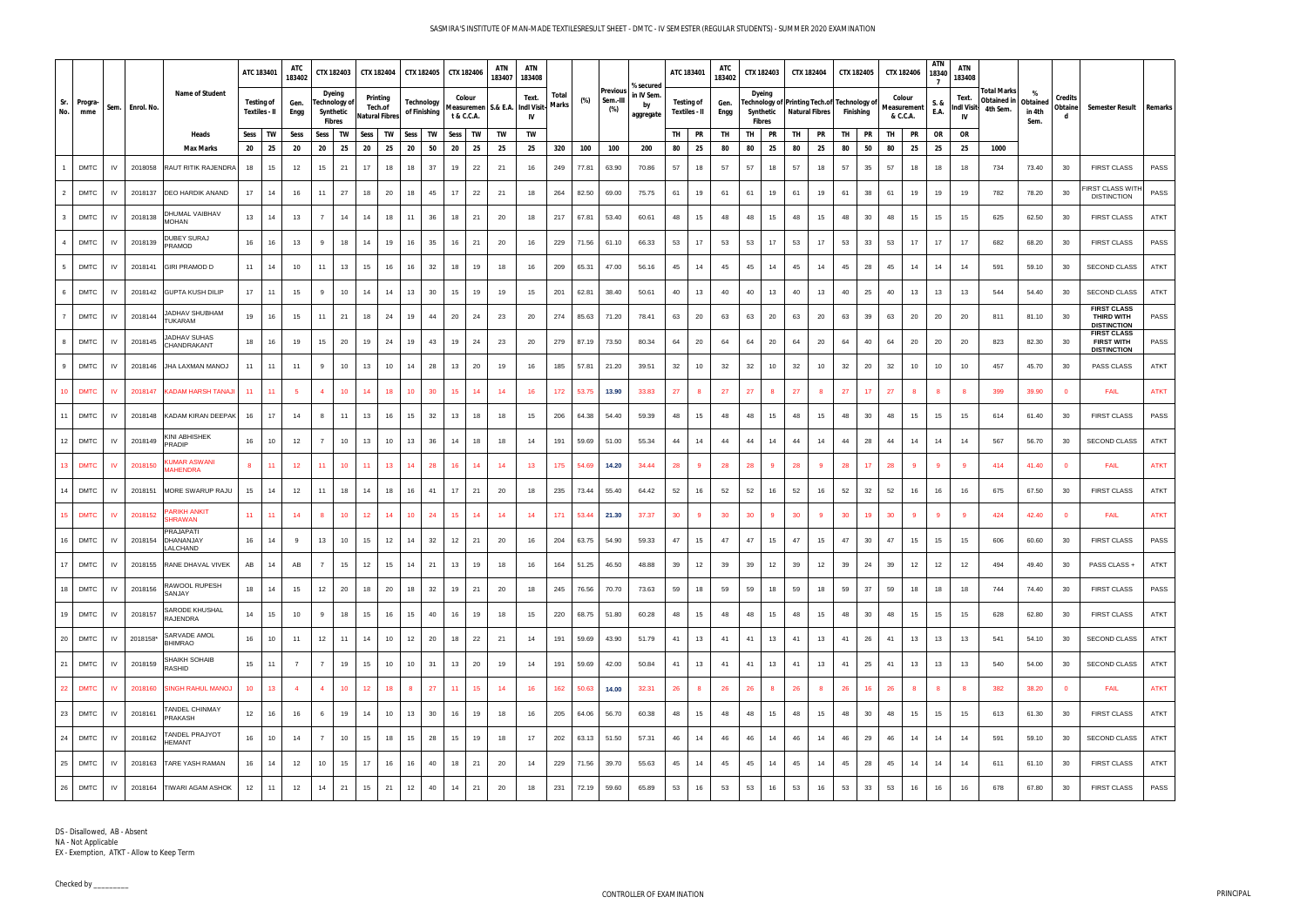|            |                |      |            |                                                      | ATC 183401                         |    | ATC<br>183402  |                 | <b>CTX 182403</b>                                   |      | <b>CTX 182404</b>                     |      | CTX 182405                 | CTX 182406           |    | ATN<br>183407                    | ATN<br>183408 |                |       |                                    |                                            |    | ATC 183401                         | ATC<br>183402 |    | CTX 182403                                                                          | <b>CTX 182404</b>     |           | CTX 182405       |    | <b>CTX 182406</b>                 | ATN<br>18340<br>$\overline{7}$ | <b>ATN</b><br>183408             |                                        |                                 |                           |                                                                |             |
|------------|----------------|------|------------|------------------------------------------------------|------------------------------------|----|----------------|-----------------|-----------------------------------------------------|------|---------------------------------------|------|----------------------------|----------------------|----|----------------------------------|---------------|----------------|-------|------------------------------------|--------------------------------------------|----|------------------------------------|---------------|----|-------------------------------------------------------------------------------------|-----------------------|-----------|------------------|----|-----------------------------------|--------------------------------|----------------------------------|----------------------------------------|---------------------------------|---------------------------|----------------------------------------------------------------|-------------|
| Sr.<br>No. | Progra-<br>mme | Sem. | Enrol. No. | <b>Name of Student</b>                               | <b>Testing of</b><br>Textiles - II |    | Gen.<br>Engg   |                 | Dyeing<br>echnology o<br>Synthetic<br><b>Fibres</b> |      | Printing<br>Tech.of<br>Natural Fibres |      | Technology<br>of Finishing | Colour<br>t & C.C.A. |    | Measuremen   S.& E.A. Indl Visit | Text.<br>IV   | Total<br>Marks | (%)   | <b>Previous</b><br>Sem.-III<br>(%) | % secured<br>in IV Sem.<br>by<br>aggregate |    | <b>Testing of</b><br>Textiles - II | Gen.<br>Engg  |    | Dyeing<br>echnology of Printing Tech.of Technology of<br>Synthetic<br><b>Fibres</b> | <b>Natural Fibres</b> |           | <b>Finishing</b> |    | Colour<br>Measurement<br>& C.C.A. | S. &<br>E.A.                   | Text.<br><b>Indl Visit</b><br>IV | Total Marks<br>Obtained in<br>4th Sem. | %<br>Obtained<br>in 4th<br>Sem. | <b>Credits</b><br>Obtaine | <b>Semester Result</b>                                         | Remarks     |
|            |                |      |            | Heads                                                | Sess                               | TW | Sess           | Sess            | TW                                                  | Sess | TW                                    | Sess | TW                         | Sess                 | TW | TW                               | TW            |                |       |                                    |                                            | TH | PR                                 | TH            | TH | TH<br>PR                                                                            | PR                    | <b>TH</b> | PR               | TH | PR                                | OR                             | OR                               |                                        |                                 |                           |                                                                |             |
|            |                |      |            | <b>Max Marks</b>                                     | 20                                 | 25 | 20             | 20              | 25                                                  | 20   | 25                                    | 20   | 50                         | 20                   | 25 | 25                               | 25            | 320            | 100   | 100                                | 200                                        | 80 | 25                                 | 80            | 80 | 25<br>80                                                                            | 25                    | 80        | 50               | 80 | 25                                | 25                             | 25                               | 1000                                   |                                 |                           |                                                                |             |
| 27         | <b>DMTC</b>    | IV   | 2018165    | <b>TIWARI VIKAS VIJAY</b>                            | 17                                 | 11 | 18             | 18              | 21                                                  | 18   | 16                                    | 18   | 34                         | 20                   | 20 | 19                               | 13            | 243            | 75.94 | 63.20                              | 69.57                                      | 56 | 17                                 | 56            | 56 | 17<br>56                                                                            | 17                    | 56        | 35               | 56 | 17                                | 17                             | 17                               | 716                                    | 71.60                           | 30                        | <b>FIRST CLASS</b>                                             | PASS        |
| 28         | <b>DMTC</b>    | IV   | 2018167    | <b>/ARMA ANKIT</b><br><b>SHRIPAL</b>                 | 15                                 | 14 | 11             | 20              | 21                                                  | 18   | 21                                    | 18   | 41                         | 20                   | 17 | 16                               | 20            | 252            | 78.75 | 81.80                              | 80.28                                      | 64 | 20                                 | 64            | 64 | 20<br>64                                                                            | 20                    | 64        | 40               | 64 | 20                                | 20                             | 20                               | 796                                    | 79.60                           | 30                        | <b>IRST CLASS WITH</b><br><b>DISTINCTION</b>                   | PASS        |
| 29         | <b>DMTC</b>    | IV   | 2018168    | <b>WADE RAJ PRAMOD</b>                               | 17                                 | 14 | 10             | 10 <sup>1</sup> | 20                                                  | 14   | 18                                    | 15   | 40                         | 12                   | 21 | 20                               | 14            | 225            | 70.31 | 41.10                              | 55.71                                      | 45 | 14                                 | 45            | 45 | 14<br>45                                                                            | 14                    | 45        | 28               | 45 | 14                                | 14                             | 14                               | 607                                    | 60.70                           | 30                        | <b>FIRST CLASS</b>                                             | <b>ATKT</b> |
|            | 30 DMTC        | IV   | 2018169    | YADAV ASHISH KUMAR<br>SHOBHNATH                      | 17                                 | 11 | 9              | 8               | 15                                                  | 14   | 16                                    | 11   | 35                         | 15                   | 18 | 17                               | 15            | 201            | 62.81 | 19.40                              | 41.11                                      | 33 | 10                                 | 33            | 33 | 10<br>33                                                                            | 10                    | 33        | 21               | 33 | 10                                | 10                             | 10                               | 480                                    | 48.00                           | 30                        | PASS CLASS                                                     | <b>ATKT</b> |
| 31         | <b>DMTC</b>    | IV   | 2018170    | YADAV SATISH<br>DALSINGAR                            | 19                                 | 11 | 11             | 10              | 18                                                  | 14   | 16                                    | 16   | 28                         | 17                   | 21 | 20                               | 14            | 215            | 67.19 | 51.60                              | 59.39                                      | 48 | 15                                 | 48            | 48 | 15<br>48                                                                            | 15                    | 48        | 30               | 48 | 15                                | 15                             | 15                               | 623                                    | 62.30                           | 30                        | <b>FIRST CLASS</b>                                             | PASS        |
| 32         | <b>DMTC</b>    | IV   | 2018171    | YADAV VISHAL<br><b>JAYCHAND</b>                      | 12                                 | 15 | 12             | -5              | 18                                                  | 12   | 18                                    | 15   | 36                         | 16                   | 19 | 18                               | 14            | 210            | 65.63 | 49.80                              | 57.71                                      | 46 | 14                                 | 46            | 46 | 46<br>14                                                                            | 14                    | 46        | 29               | 46 | 14                                | 14                             | 14                               | 599                                    | 59.90                           | 30                        | SECOND CLASS                                                   | <b>ATKT</b> |
| 33         | <b>DMTC</b>    | IV   | 2019101    | <b>BANGAR NILESH</b><br>ASHOK                        | 18                                 | 16 | 11             | 14              | 21                                                  | 16   | 18                                    | 17   | 40                         | 17                   | 20 | 19                               | 18            | 245            | 76.56 | 61.30                              | 68.93                                      | 55 | 17                                 | 55            | 55 | 17<br>55                                                                            | 17                    | 55        | 34               | 55 | 17                                | 17                             | 17                               | 711                                    | 71.10                           | 30                        | <b>FIRST CLASS</b>                                             | PASS        |
| 34         | <b>DMTC</b>    | IV   | 2019102    | BEHERA DEEPAK<br>KRISHNA                             | 16                                 | 16 | 16             | 17              | 10                                                  | 18   | 20                                    | 19   | 43                         | 20                   | 22 | 21                               | 18            | 256            | 80.00 | 65.50                              | 72.75                                      | 58 | 18                                 | 58            | 58 | 18<br>58                                                                            | 18                    | 58        | 36               | 58 | 18                                | 18                             | 18                               | 748                                    | 74.80                           | 30                        | <b>FIRST CLASS</b>                                             | PASS        |
| 35         | <b>DMTC</b>    | IV   | 2019103    | <b>DUBEY MANDVI</b><br>PRABHAKAR                     | 19                                 | 16 | 15             | 18              | 21                                                  | 20   | 18                                    | 19   | 36                         | 20                   | 18 | 17                               | 18            | 255            | 79.69 | 64.70                              | 72.19                                      | 58 | 18                                 | 58            | 58 | 18<br>58                                                                            | 18                    | 58        | 36               | 58 | 18                                | 18                             | 18                               | 747                                    | 74.70                           | 30                        | <b>FIRST CLASS</b>                                             | <b>ATKT</b> |
| 36         | <b>DMTC</b>    | IV   | 2019104    | GUPTA VIKAS<br>SUBHASH                               | 17                                 | 16 | 10             | 16              | 19                                                  | 18   | 15                                    | 16   | 40                         | 19                   | 17 | 16                               | 16            | 235            | 73.44 | 54.80                              | 64.12                                      | 51 | 16                                 | 51            | 51 | 16<br>51                                                                            | 16                    | 51        | 32               | 51 | 16                                | 16                             | 16                               | 669                                    | 66.90                           | 30                        | <b>FIRST CLASS</b>                                             | PASS        |
| 37         | <b>DMTC</b>    | IV   | 2019105    | KALE PANKAJ SHARAD                                   | 15                                 | 11 | 12             | 16              | 18                                                  | 17   | 18                                    | 16   | 36                         | 18                   | 21 | 20                               | 16            | 234            | 73.13 | 42.00                              | 57.56                                      | 46 | 14                                 | 46            | 46 | 14<br>46                                                                            | 14                    | 46        | 29               | 46 | 14                                | 14                             | 14                               | 623                                    | 62.30                           | 30                        | <b>FIRST CLASS</b>                                             | <b>ATKT</b> |
| 38         | <b>DMTC</b>    | IV   | 2019106    | MORE ISHA MANOHAR                                    | 15                                 | 16 | 9              | 14              | 21                                                  | 16   | 21                                    | 17   | 45                         | 17                   | 22 | 21                               | 18            | 252            | 78.75 | 66.60                              | 72.68                                      | 58 | 18                                 | 58            | 58 | 18<br>58                                                                            | 18                    | 58        | 36               | 58 | 18                                | 18                             | 18                               | 744                                    | 74.40                           | 30                        | <b>FIRST CLASS</b>                                             | PASS        |
| 39         | <b>DMTC</b>    | IV   | 2019107    | PANDEY RITIK<br>NARENDRA                             | 17                                 | 16 | 13             | 18              | 20                                                  | 18   | 21                                    | 19   | 41                         | 20                   | 24 | 23                               | 18            | 268            | 83.75 | 79.50                              | 81.63                                      | 65 | 20                                 | 65            | 65 | 20<br>65                                                                            | 20                    | 65        | 41               | 65 | 20                                | 20                             | 20                               | 819                                    | 81.90                           | 30                        | <b>FIRST CLASS</b><br><b>SECOND WITH</b><br><b>DISTINCTION</b> | PASS        |
| 40         | <b>DMTC</b>    | IV   | 2019108    | PATIL SANCHIT<br>/ISHWAS                             | 17                                 | 10 | 11             | 12              | 19                                                  | 14   | 18                                    | 17   | 38                         | 16                   | 21 | 20                               | 16            | 229            | 71.56 | 50.60                              | 61.08                                      | 49 | 15                                 | 49            | 49 | 15<br>49                                                                            | 15                    | 49        | 31               | 49 | 15                                | 15                             | 15                               | 644                                    | 64.40                           | 30                        | <b>FIRST CLASS</b>                                             | ATKT        |
| 41         | <b>DMTC</b>    | IV   | 2019109    | SANKHE KAUSHIK<br><b>JAYKUMAR</b>                    | 12                                 | 14 | 12             | 16              | 21                                                  | 16   | 20                                    | 18   | 36                         | 18                   | 22 | 21                               | 16            | 242            | 75.63 | 64.30                              | 69.96                                      | 56 | 17                                 | 56            | 56 | 17<br>56                                                                            | 17                    | 56        | 35               | 56 | 17                                | 17                             | 17                               | 715                                    | 71.50                           | 30                        | <b>FIRST CLASS</b>                                             | PASS        |
| 42         | <b>DMTC</b>    | IV   | 2019110    | SINGH ABHISHEK<br>NARAYAN                            | 17                                 | 15 | 8              | 16              | 17                                                  | 15   | 18                                    | 16   | 32                         | 16                   | 17 | 16                               | 15            | 218            | 68.13 | 55.30                              | 61.71                                      | 49 | 15                                 | 49            | 49 | 15<br>49                                                                            | 15                    | 49        | 31               | 49 | 15                                | 15                             | 15                               | 633                                    | 63.30                           | 30                        | <b>FIRST CLASS</b>                                             | PASS        |
|            | 43 DMTC        | IV   | 2019111    | SOLANKI<br><b>JITENDRASINGH</b><br><b>GUMANSINGH</b> | 17                                 | 16 | 10             | 12              | 10                                                  | 15   | 15                                    | 16   | 24                         | 16                   | 17 | 16                               | 14            | 198            | 61.88 | 45.60                              | 53.74                                      | 43 | 13                                 | 43            | 43 | 13<br>43                                                                            | 13                    | 43        | 27               | 43 | 13                                | 13                             | 13                               | 561                                    | 56.10                           | 30                        | <b>SECOND CLASS</b>                                            | <b>ATKT</b> |
| 44         | <b>DMTC</b>    | IV   | 2019112    | VARMA RAHUL<br>CHINTAVANPRASAD                       | 15                                 | 13 | $\overline{7}$ | 15              | 20                                                  | 16   | 20                                    | 17   | 40                         | 19                   | 21 | 17                               | 18            | 238            | 74.38 | 66.50                              | 70.44                                      | 56 | 18                                 | 56            | 56 | 18<br>56                                                                            | 18                    | 56        | 35               | 56 | 18                                | 18                             | 18                               | 717                                    | 71.70                           | 30                        | <b>FIRST CLASS</b>                                             | PASS        |
|            | 45   DMTC      | IV   | 2019113    | VARMA RAHUL<br>MAHENDRA                              | 18                                 | 16 | 10             | 15              | 23                                                  | 15   | 22                                    | 18   | 44                         | 20                   | 21 | 20                               | 16            | 258            | 80.63 | 57.10                              | 68.86                                      | 55 | 17                                 | 55            | 55 | 17<br>55                                                                            | 17                    | 55        | 34               | 55 | 17                                | 17                             | 17                               | 724                                    | 72.40                           | 30                        | <b>FIRST CLASS</b>                                             | PASS        |
| 46         | <b>DMTC</b>    | IV.  | 2019114    | YADAV HARIOM<br>SURENDRA                             | 17                                 | 14 | 5              | 19              | 12                                                  | 16   | 18                                    | 19   | 25                         | 19                   | 21 | 20                               | 15            | 220            | 68.75 | 69.80                              | 69.28                                      | 55 | 17                                 | 55            | 55 | 17<br>55                                                                            | 17                    | 55        | 35               | 55 | 17                                | 17                             | 17                               | 687                                    | 68.70                           | 30                        | <b>FIRST CLASS</b>                                             | PASS        |
|            | 47 DMTC        |      | IV 2017214 | YEVALE GANESH<br>TANAJI                              | 15                                 | 15 | 15             | 13              | 20                                                  | 16   | 16                                    | 15   | 40                         | 18                   | 20 | 20                               | 15            | 238            | 74.38 | 49.40                              | 61.89                                      | 50 | 15                                 | 50            | 50 | 50<br>15                                                                            | 15                    | 50        | 31               | 50 | 15                                | 15                             | 15                               | 659                                    | 65.90                           | 30                        | <b>FIRST CLASS</b>                                             | ATKT        |